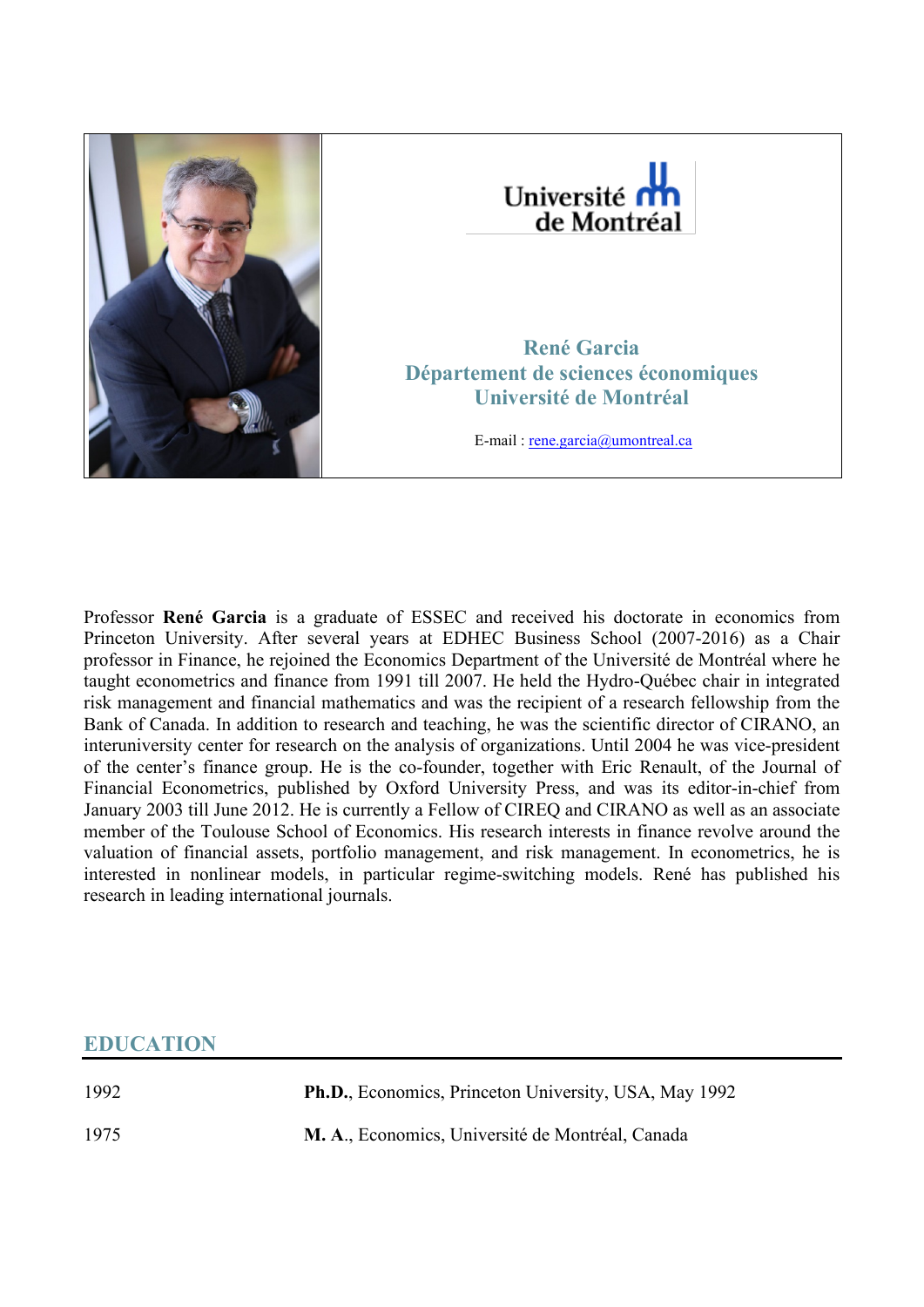# 1971 **Diplôme de l'ESSEC -** École Supérieure des Sciences Economiques et Commerciales, Paris **PROFESSIONAL TEACHING EXPERIENCE**

| June 2016 -                      | Professor, Université de Montréal, Canada                                                                                       |
|----------------------------------|---------------------------------------------------------------------------------------------------------------------------------|
| July $2007 - 2016$               | <b>Professor, Edhec Business School, France</b>                                                                                 |
| June 2003 - June 2007            | Full Professor, Université de Montréal, Canada                                                                                  |
| June 1997-May 2003               | Associate Professor, Université de Montréal, Canada                                                                             |
| June 1992 - May 1997             | Assistant Professor, Université de Montréal, Canada                                                                             |
| Falls 1989 and 1990<br>Fall 1990 | <b>Instructor</b> , Econometrics I, Princeton University, USA<br><b>Instructor</b> , Econometrics II, Princeton University, USA |
| Fall 1989                        | <b>Instructor, Finance, Princeton University, USA</b>                                                                           |

#### Courses Taught

Empirical Methods in Finance (Graduate Level) Financial Modelling (Graduate Level) Research Methodology in Finance (Graduate Level) Financial Economics (Undergraduate III) Financial Theory (Graduate Level) Financial Econometrics (Graduate Level) Econometrics (Undergraduate I, II, and III)

#### Visiting positions

Indiana University, September 2012. CEMFI, Madrid, October 2007. CIRANO, Montreal, December 2007 - January 2008, April and July 2009, 2010, 2011, 2012. Crest, ENSAI, Rennes, February, May, July 1999. Crest, INSEE, Paris, May-July 2006, December 2003, March 1998, May 1995. Fundaçao Getulio Vargas, Rio de Janeiro, August 2009, July 2008, January-March 2006, April 2002, April 2001, July 2000, December 2012. Pontificia Universidade de Rio de Janeiro, February 1996, February 1995, February 1993, December 1991. Swedish Institute of Financial Research, February 2008, Stockholm. Tilburg University, October 2004. Université de Toulouse, September-December 2006, May 1997, May 1995, May 1993. HEC, Paris, May 1996.

#### External Examining

Gilles Boevi Nettey Koumou, PhD in Economics. Université Laval, Juin 2017.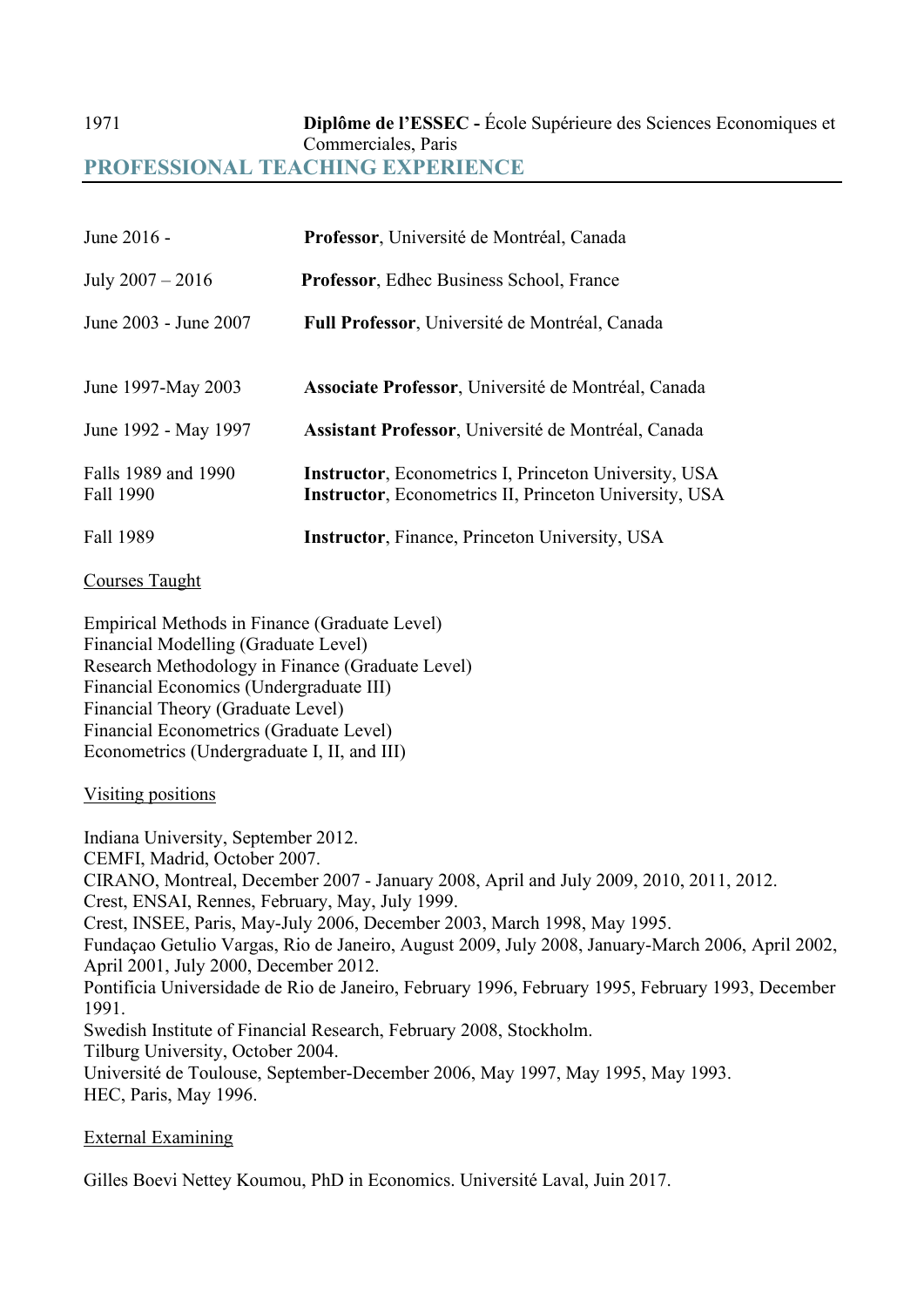Jeremy Dudek, Ph. D. in Management, Paris-Dauphine, November 2013. Marie Brière, Habillité à diriger des theses en gestion, Paris-Dauphine, June 2013. Jean-Paul Renne, Ph. D. in Applied Mathematics, Paris-Dauphine, April 2013. Markus Fearnley, Ph. D in Management Sciences, HEC Paris, January 2013. Gilles Criton, Ph. D. in Finance, HEC Genève, November 2011 Adriana Cornea, Ph. D. in Economics, Université d'Aix-Marseille, July 2008. Wei Liu, Ph. D. in Economics, University of Toronto, December 2007. Volker Ziemann, Ph. D. in Management, University of Aix-Marseille, November 2007. Imen Ghatassi, Ph. D. in Economics, University of Toulouse, 2006. Fulvio Pegoraro, Ph. D. in Applied Mathematics, Paris-Dauphine, 2006. Alessandro de los Santos, Ph,D. in Mathematics, University of Toronto, 2005. Florian Pelgrin, Ph. D. in Economics, Université Paris I, 2005. Grégoire Tkacz, Ph. D. in Economics, McGill University, 1998. John Maheu, Ph. D. Thesis in Finance, Queen's University, 1998. Amadou Cy, Ph.D. Thesis in Finance, McGill University, 1998. Mohamed Torgeman, Thèse de doctorat en sciences économiques, Université de Toulouse, 1997. Pascal St-Amour, Ph. D. Thesis in Finance, Queen's University, 1995. Edoh Aménounvé, Thèse de doctorat en Finance, Université Laval, 1995. Jean-Paul Gabillon, Thèse de doctorat en sciences économiques, Université de Toulouse, 1993. Tony Wirjanto, Ph. D. Thesis in Economics, Queen's University, 1991.

## **PROFESSIONAL NON-TEACHING EXPERIENCE**

| 1980 - 1986       | President, Synectra Inc., Montreal, Canada                                                                                                                                                             |
|-------------------|--------------------------------------------------------------------------------------------------------------------------------------------------------------------------------------------------------|
|                   | Translation company created with partners. Main customers: Bell<br>Canada, IBM Canada, Shell Canada, Federal Ministries.                                                                               |
| 1978 - 1979       | Economist, Research Department, Canadian Pacific, Montreal                                                                                                                                             |
|                   | Developed econometric models of transportation for CP Rail and CP<br>Air.                                                                                                                              |
| 1976 - 1977       | <b>Economist, Annual Report Group, Economic Council of Canada,</b><br>Ottawa, Ontario, Canada                                                                                                          |
|                   | <b>ADMINISTRATIVE AND ACADEMIC POSITIONS</b>                                                                                                                                                           |
| 2015 - Sept. 2016 | Director, PhD in Finance, EDHEC Business School                                                                                                                                                        |
| 2013-2015         | Dean of Graduate Studies, EDHEC Business School                                                                                                                                                        |
|                   | http://www.edhec.com/                                                                                                                                                                                  |
|                   | Responsible for all Master in Management and MSc students (about<br>3,000 students). Admissions, International Exchanges, Academic<br>Programs and Marketing. Working directly under the Dean of EDHEC |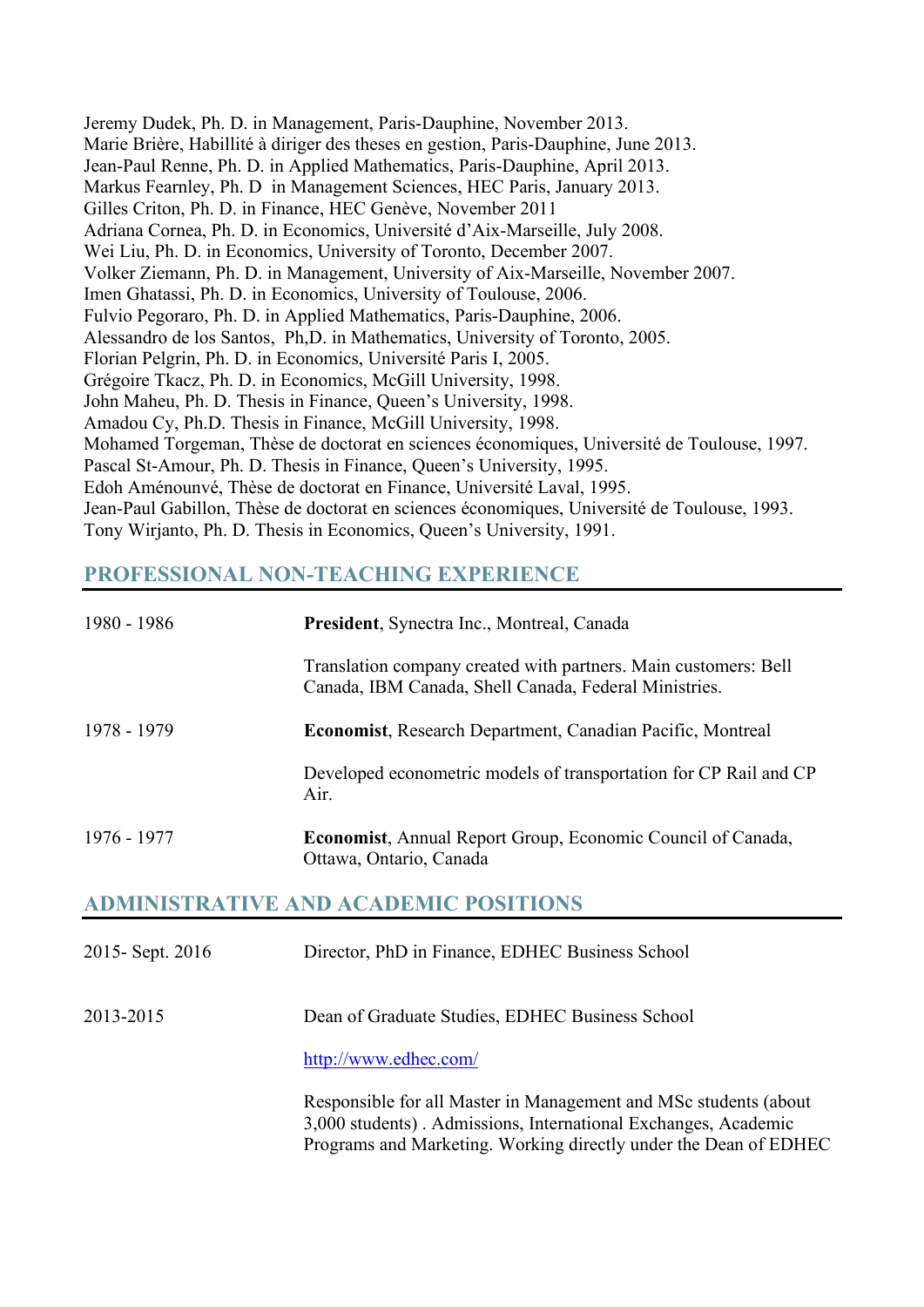|               | Business Group, Member of the Executive Committee where all<br>strategic decisions are made for the school.                                                                                                                                        |
|---------------|----------------------------------------------------------------------------------------------------------------------------------------------------------------------------------------------------------------------------------------------------|
| 2011-2013     | Head of Faculty, Finance Department, EDHEC Business School                                                                                                                                                                                         |
|               | Managed the professors of the Finance Group (18 people). Evaluation<br>of their research and teaching performance, member of the Academic<br>Committee headed by the Faculty Dean (monthly meetings).                                              |
| 2010-2013     | Scientific Director, Financial Economics Track, EDHEC Business<br>School                                                                                                                                                                           |
|               | Advised the Program Director about all Finance programs at EDHEC<br>Business School. Restructured many of the MSc curriculums.                                                                                                                     |
| 2008-2016     | Academic Director, PhD in Finance, EDHEC Business School                                                                                                                                                                                           |
|               | http://www.edhec-risk.com/AIeducation/PhD Finance                                                                                                                                                                                                  |
|               | Conceived the program (organization and contents) and put together the<br>academic team (core faculty and affiliate professors) to teach courses<br>and advise students                                                                            |
| 2003-2008     | Scientific Director, CIRANO (Centre interuniversitaire de recherche en<br>analyse des organisations), Montreal                                                                                                                                     |
|               | http://www.cirano.qc.ca/                                                                                                                                                                                                                           |
|               | Oversaw the academic production of the Centre and evaluated the<br>research contributions of Junior and Senior Fellows. Member of the<br>Executive Management Committee and of the Board of Directors.                                             |
| 1996-2004     | Vice-president, Finance Group, CIRANO (Centre interuniversitaire de<br>recherche en analyse des organisations)                                                                                                                                     |
|               | Managed the team of finance researchers from several Quebec<br>universities. Main task was to organize and ensure completion of a<br>portfolio of joint research projects with industry partners. Member of<br>the Executive Management Committee. |
| $2004 - 2005$ | Chair, Hiring Committee, Département de sciences économiques,<br>Université de Montréal                                                                                                                                                            |
| 1999-2003     | Director, Master's Program in Mathematical and Computational<br>Finance, Université de Montréal                                                                                                                                                    |
|               | Co-creator of the program with Professor Yoshua Bengio from the<br>Department of Computer Science and Operations Research. Program<br>involving three departements (Computer Science and Operations<br>Research, Economics and Mathematics)        |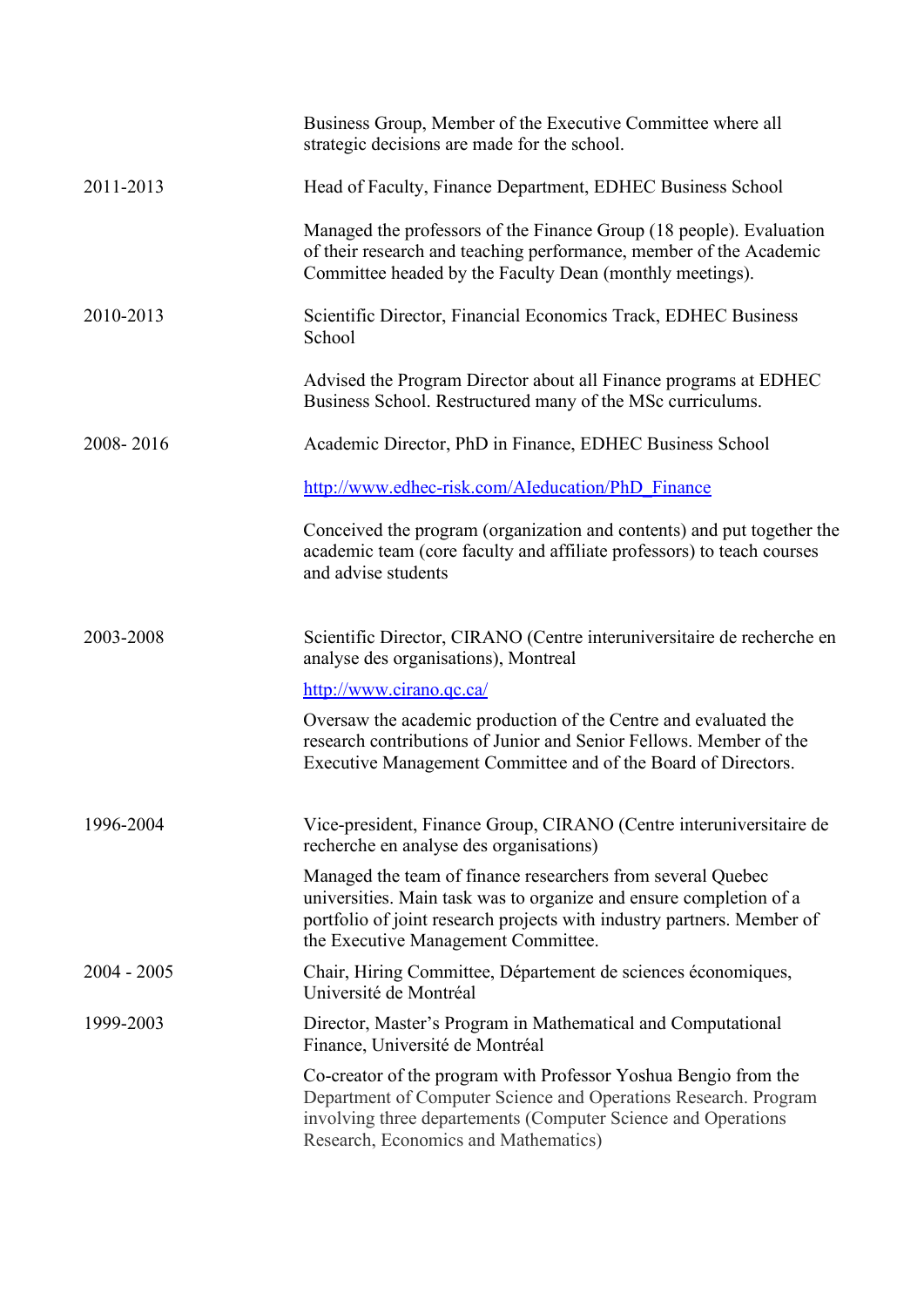| May 1996 – June 2006                      | <b>CIRANO</b> , Management Committee                                                                                                                    |
|-------------------------------------------|---------------------------------------------------------------------------------------------------------------------------------------------------------|
|                                           | As part of the founding team of the centre, participated in the<br>Management Committee, lead by the President and the Vice-President<br>of the centre. |
| 1996-97, 1997-98,<br>1999-2000, 2003-2004 | Hiring Committee, Département de sciences économiques,<br>Université de Montréal                                                                        |
| 1993-1996                                 | Director, Graduate Student Admission and Fellowship Committee,<br>Département de sciences économiques, Université de Montréal.                          |

# **PUBLICATIONS**

#### **Refereed Articles in Journals and Handbooks**

"Persistent Monetary Non-neutrality in an Estimated Model With Menu Costs and Partially Costly Information," (2021) with Marco Bonomo, Carlos Carvalho, Vivian Malta, and Rodrigo Rigato, forthcoming in *AEJ Macroeconomics.*

"Portfolio Strategies in the Presence of Regimes in Asset Returns," (2021), (with Carlos Campani and Marcelo Lewin), *Journal of Banking and Finance,.*vol. 123, 106030, 1-17.

"Nonparametric Assessment of Hedge Fund Performance ," (2020), with Caio Almeida and Kym Ardison*, Journal of Econometrics*, vol. 214-(2), 349-378

"Prime de risque et Prix du risque sur les actions, (2019), " with N. Meddahi, Revue d'Économie Financière, 133, 199-211. (2019), *Revue d'Économie Financière*, 133, 199-211.

"Approximate Analytical Solutions for Consumption and Portfolio Decisions under Recursive Utility and Finite Horizon," (2019), with Carlos Campani, *North American Journal of Economics and Finance,* 48, 364-384*.*

"Economic Implications of Nonlinear Pricing Kernels," (2017), with Caio Almeida, *Management Science,* 63-10, 3361–3380*.*

"Non-Parametric Tail Risk, Stock Returns and the Macroeconomy," (2017), (with Caio Almeida, Kym Ardison, and Jose Vicente), *Journal of Financial Econometrics*, Halbert White Jr. Memorial JFEC Invited Lecture, 15-3, 333-376.

"Recent Advances in Old Fixed-Income Topics: Liquidity, Learning and the Lower Bound", (2015) with Jean-Sébastien Fontaine, in *Handbook of Fixed Income Securities,* First Edition, edited by Pietro Veronesi, John Wiley Sons, Inc.

"The Long and the Short of the Risk-Return Trade-Off," (2015) with Marco Bonomo, Nour Meddahi and Roméo Tédongap, *Journal of Econometrics,* 187, 580-592.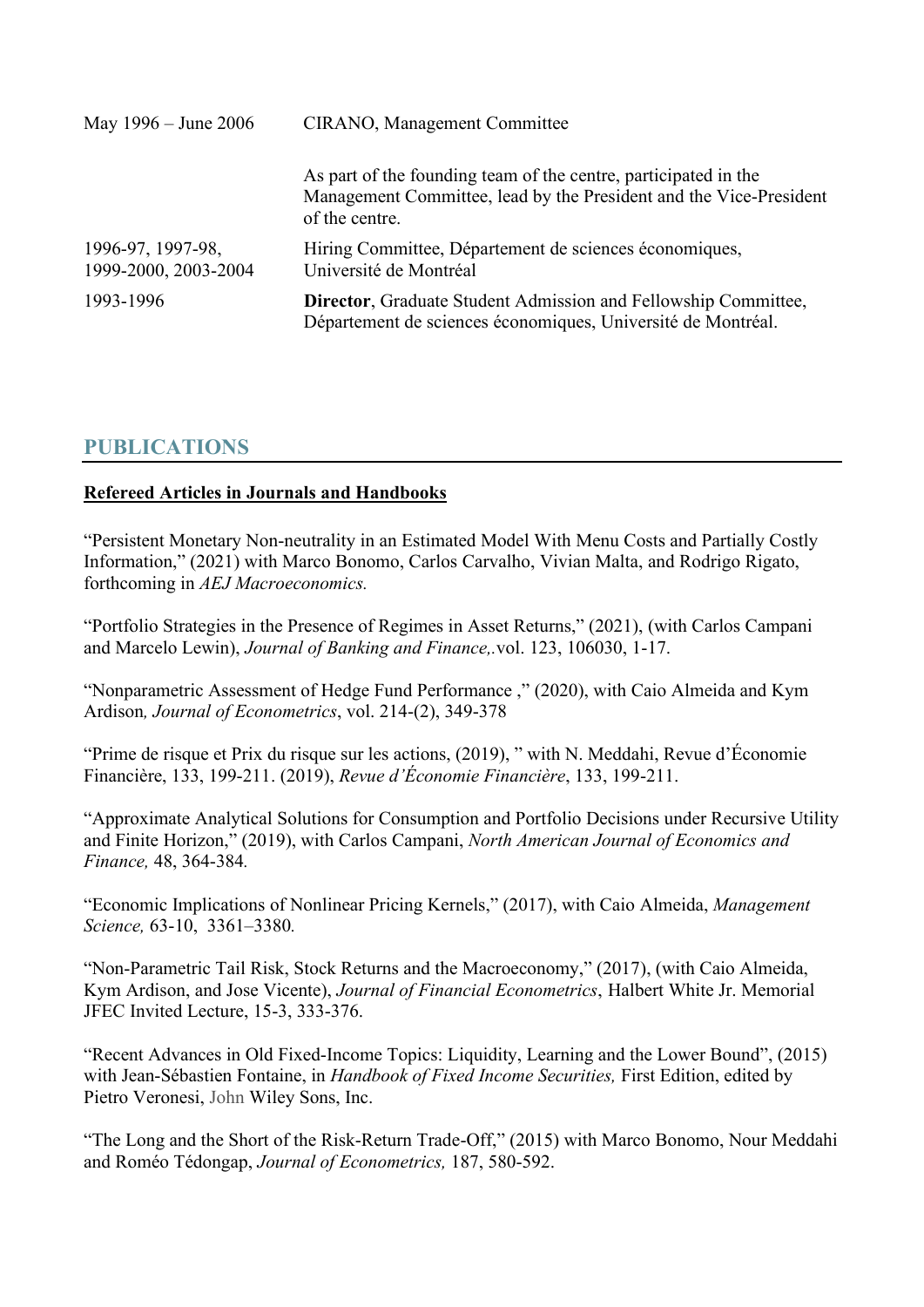"A Model-Free Measure of Aggregate Idiosyncratic Volatility and the Prediction of Market Returns," with Daniel Mantilla-Garcia and Lionel Martellini, *Journal of Financial and Quantitative Analysis,* Oct-Dec 2014, 49, 1133-1165.

"Alleviating Coordination Problems and Regulatory Constraints through Financial Risk Management," with Marcel Boyer and Martin Boyer, *Quarterly Journal of Finance,* June 2013, 3, 135-174. *Best Paper Award for the 2013 volume.* 

"Risk Aversion, Intertemporal Substitution and the Term Structure of Interest Rates," with Richard Luger, *Journal of Applied Econometrics*, September/October 2012, 27-6, 1013-1036.

"Assessing Misspecified Asset Pricing Models with Empirical Likelihood Estimators," with Caio Almeida, *Journal of Econometrics*, October 2012, 170, 519-537.

"Bond Liquidity Premia," with Jean-Sébastien Fontaine, *Review of Financial Studies,* April 2012, 25, 1207-1254.

"Measuring Causality between Volatility and Returns with High-Frequency Data," with Jean-Marie Dufour and Abderrahim Taamouti, *Journal of Financial Econometrics*, Winter 2012, 10, 124-163.

"Dependence Structure and Extreme Comovements in International Equity and Bond Markets," with Georges Tsafack, *Journal of Banking and Finance,* August 2011, 35, 1954-1970.

"The Option CAPM and The Performance of Hedge Funds," with Antonio Diez de los Rios, *Review of Derivatives Research,* July 2011, 14, 2, 117-135*.*

"Estimation of Stable Distributions by Indirect Inference," with Eric Renault and David Veredas, *Journal of Econometrics,* April 2011, 161, 2, 325-337*.*

"Assessing and Valuing the Nonlinear Structure of Hedge Fund Returns," with Antonio Diez de los Rios, *Journal of Applied Econometrics*, March 2011, 26, 193-212.

"Generalized Disappointment Aversion, Long-Run Volatility Risk and Asset Prices," *Review of Financial Studies,* with Marco Bonomo, Nour Meddahi and Roméo Tédongap, January 2011, 24, 82- 122.

"Estimation of Objective and Risk-Neutral Distributions based on Moments of Integrated Volatility," with M. A. Lewis, Sergio Pastorello and E. Renault, *Journal of Econometrics*, January 2011, 160, 22- 32.

"The Econometrics of Option Pricing", with Eric Ghysels and Eric Renault, 2009, in *Handbook of Financial Econometrics,* Yacine Aït-Sahalia and Lars Peter Hansen eds, Elsevier-North Holland, Amsterdam.

"State Dependence Can Explain the Risk Aversion Puzzle," *Review of Financial Studies,* with F. Chabi-Yo and E. Renault, April 2008, 21, 973-1011.

"Proper Conditioning for Coherent VaR in Portfolio Management," (2007), *Management Science*, with E. Renault and G. Tsafack, 53, 483 - 494.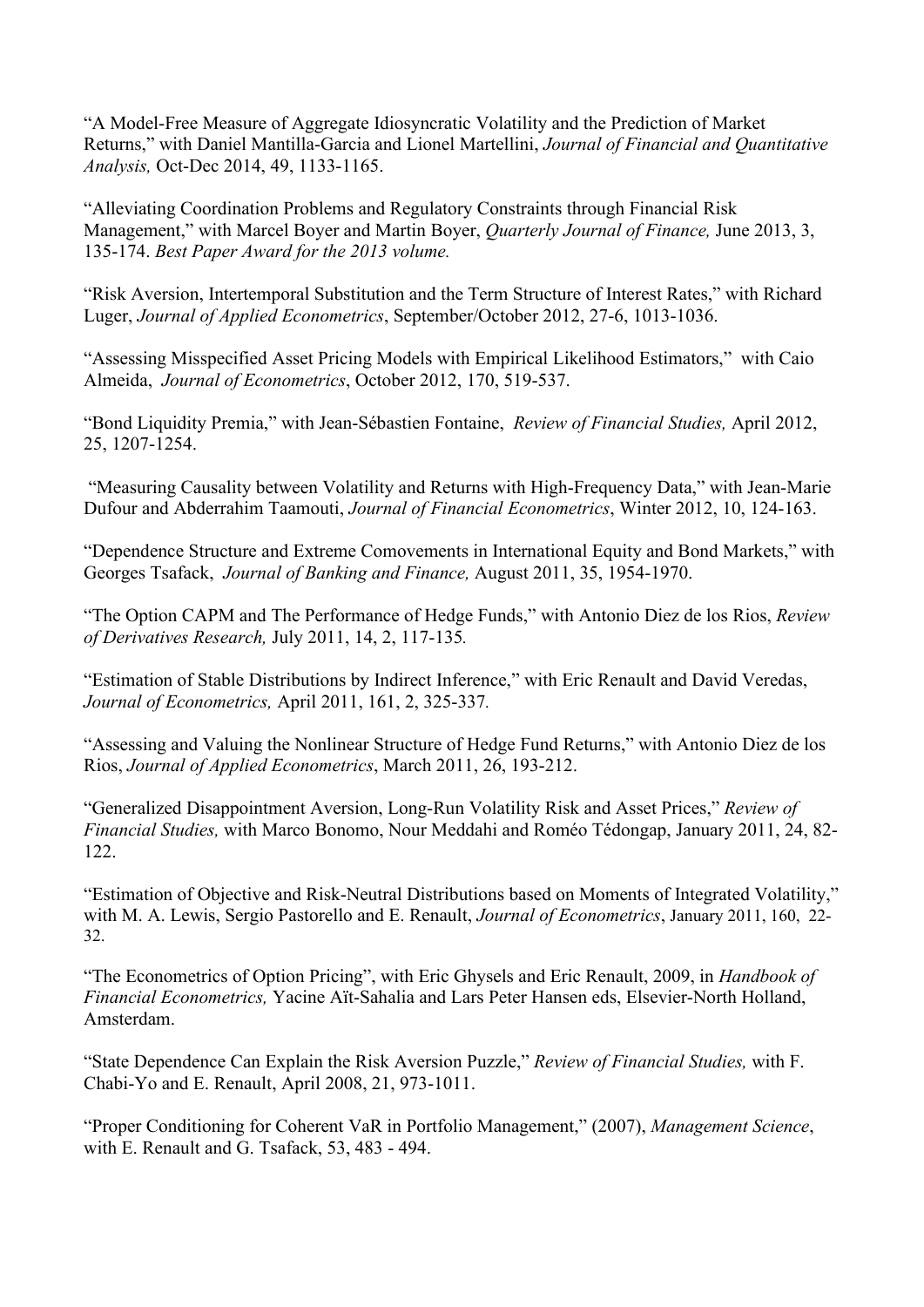"The Canadian Macroeconomy and the Yield Curve: An Equilibrium-based Approach," (2007), *The Canadian Journal of Economics* (with R. Luger), 40, 2, 561-583.

"Disentangling Risk Aversion and Intertemporal Substitution through a Reference Level," (2006), (with E. Renault and A. Semenov), *Finance Research Letters,* Volume 3, Issue 3, 181-193. Ross Best Paper Award 2006.

Comment on the 2005 JBES Invited Lecture "Realized Variance and Microstructure Noise" by Peter R. Hansen and Asger Lunde, (2006), 20 pages, (with Nour Meddahi), *Journal of Business and Economic Statistics,* 24, 2, 184-192 *.*

"Asymptotic Properties of Monte Carlo Estimators of Diffusion Processes," (2005), 65 pages, (with J. Detemple and M. Rindisbacher ), *Journal of Econometrics,* Volume 134, Issue 1, 1-68

"Asymptotic Properties of Monte Carlo Estimators of Derivatives," (2005), 31 pages, (with J. Detemple and M. Rindisbacher ), *Management Science,* 51, 11, 1657-1675.

"Asymptotic Properties of Monte Carlo Estimators of Diffusion Processes," (2005), 65 pages, (with J. Detemple and M. Rindisbacher ), *Journal of Econometrics,* 134, 1, 1-68.

"Simulation for Optimal Portfolios,'' (2004) (with Detemple, J.B.and M. Rindisbacher) to appear in Handbooks in Operations Research and Management Science, Volume on Financial Engineering, J. Birge and V. Linetsky eds., Elsevier, Amsterdam.

"Representation Formulas for Malliavin Derivatives of Diffusion Processes," (2005) (with J. Detemple and M. Rindisbacher), *Finance and Stochastics*, 9, 3, 349-367*.*

"Intertemporal Asset Allocation: A Comparison of Methods", (2005) (with J. Detemple et M. Rindisbacher), *The Journal of Banking and Finance*, 29, 11, 2821-2848*.*

"Option Pricing, Preferences and State Variables", (2005) (with R. Luger and E. Renault), *The Canadian Journal of Economics,* 38, 1, 1-27*.*

"Empirical Assessment of an Intertemporal Option Pricing Model with Latent Variables," (with R. Luger and E. Renault), *Journal of Econometrics*, 116 (2003), 49-83.

"A Monte Carlo Method for Optimal Portfolios", (with J. Detemple and M. Rindisbacher), *Journal of Finance,* February 2003, 58:1, 401-446.

"Are the Effects of Interest Rate Changes Asymmetric?", (with Huntley Schaller), *Economic Inquiry,*  2002 40: 102-119*.*

"The Macroeconomic Effects of Infrequent Information with Adjustment Costs", (with M. Bonomo), *The Canadian Journal of Economics* 34(1), February 2001,18-35.

"Latent Variable Models for Stochastic Discount Factors", (with E. Renault), *Handbooks in Mathematical Finance*: Topics in Option Pricing, Interest Rates and Risk Management, J. Cvitanic, E. Jouini and M. Musiela eds., Cambridge University Press, 2001.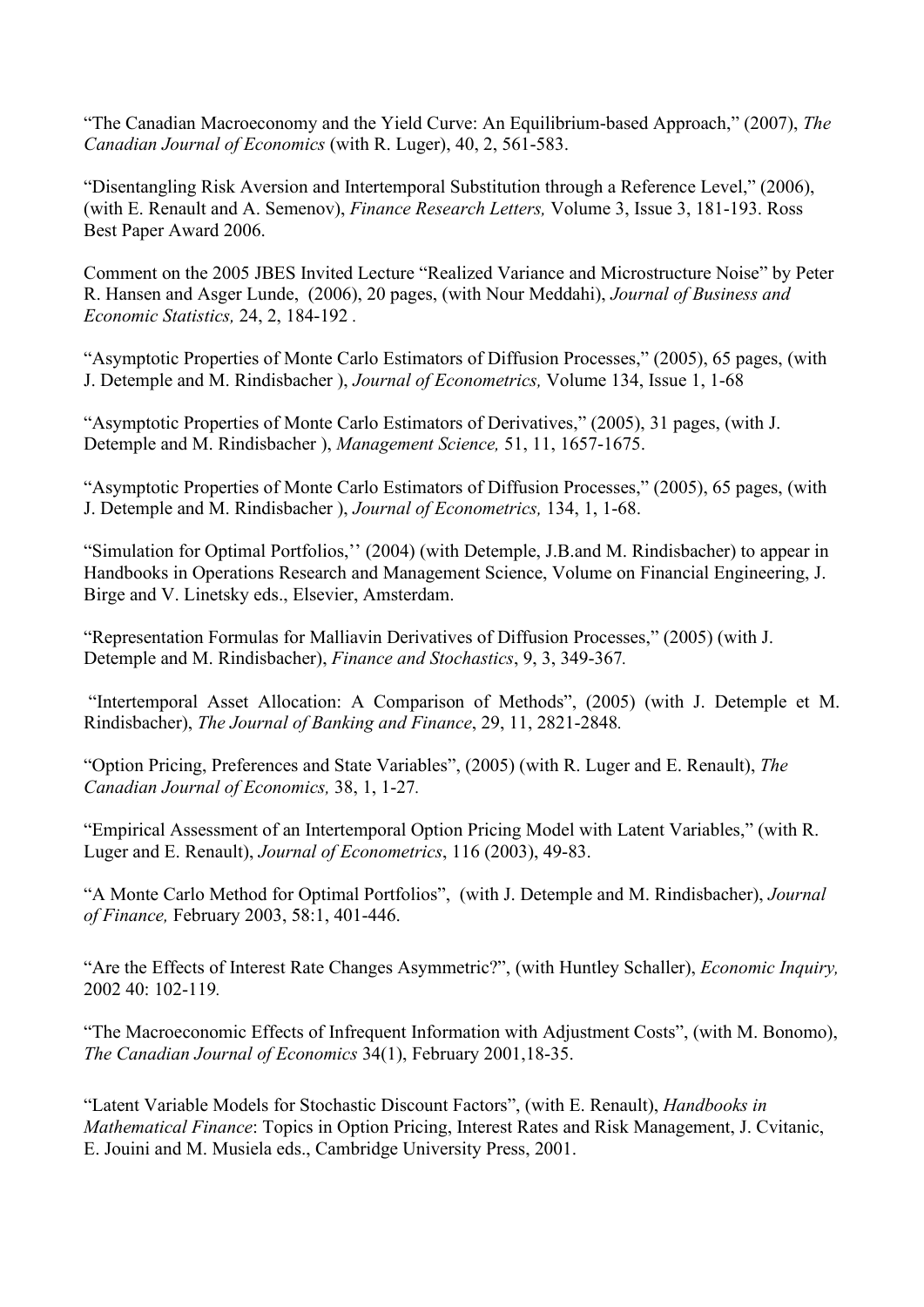"Tests of Conditional Asset Pricing Models in the Brazilian Stock Market", (with M. Bonomo), *Journal of International Money and Finance,* 20 (2001), 71-90.

"Pricing and Hedging Derivative Securities with Neural Networks and a Homogeneity Hint", (with R. Gencay), *Journal of Econometrics,* 94 (2000), 93-115*.*

"Econometric Methods for Derivative Securities and Risk Management", (with E. Ghysels and E. Renault), *Journal of Econometrics,* 94 (1-2), Jan.-Feb. 2000, p.1-7

"Modèles d'évaluation des actifs financiers et changement structurel dans les marchés boursiers en émergence", *L'Actualité Économique,* 74(3), September 1998, 467-484*.*

"Structural Change and Asset Pricing in Emerging Markets", (with E. Ghysels), *Journal of International Money and Finance*, 17(3), June 1998, 455-473.

"Asymptotic Null Distribution of the Likelihood Ratio Test in Markov Switching Models", *International Economic Review,* 39(3), August 1998, 763-788.

"A Note on Hedging in ARCH-type Option Pricing Models", (with E. Renault), *Mathematical Finance,* 8/2, April 1998, 153-161.

"Excess Sensitivity and Asymmetries in Consumption: An Empirical Investigation", (with Annamaria Lusardi et Serena Ng), *Journal of Money, Credit and Banking,* 29, May 1997, 154-176.

"Consumption and Equilibrium Asset Pricing: An Empirical Assessment", (with M. Bonomo), *Journal of Empirical Finance,* 3 (1996), 239-265.

"An Analysis of the Real Interest Rate Under Regime Shifts"(with P. Perron), 1996, *Review of Economics and Statistics,* 111-125.

"Information Asymétrique, contraintes de liquidité et investissement: une comparaison internationale, (with M. Bascunan and M. Poitevin), *L'Actualité Économique,* December 1995, 398- 420.

"Can a Well-Fitted Equilibrium Asset Pricing Model Produce Mean Reversion?", (with M. Bonomo), *Journal of Applied Econometrics,* 9, 19-29 (1994).

"Inflation, Staggering, and Disinflation" (with M. Bonomo), *Journal of Development Economics*, 43 (1994), 39-58.

"Théorie économique de l'information : exposé synthétique de la littérature", *L'Actualité Economique* 62(1), March 1986.

"L'effet redistributif de l'inflation de 1969 à 1975 sur les ménages canadiens" (with M. Boyer), *Canadian Public Policy* IV(2), Spring 1978.

"Disequilibrium Econometrics for Business Loans" (with J.-J. Laffont), *Econometrica*, July 1977.

## **Articles and Comments in Conference Proceedings and Book Reviews**

Book Review on "Multifractal Volatility: Theory, Forecasting and Pricing", forthcoming in *Finance*.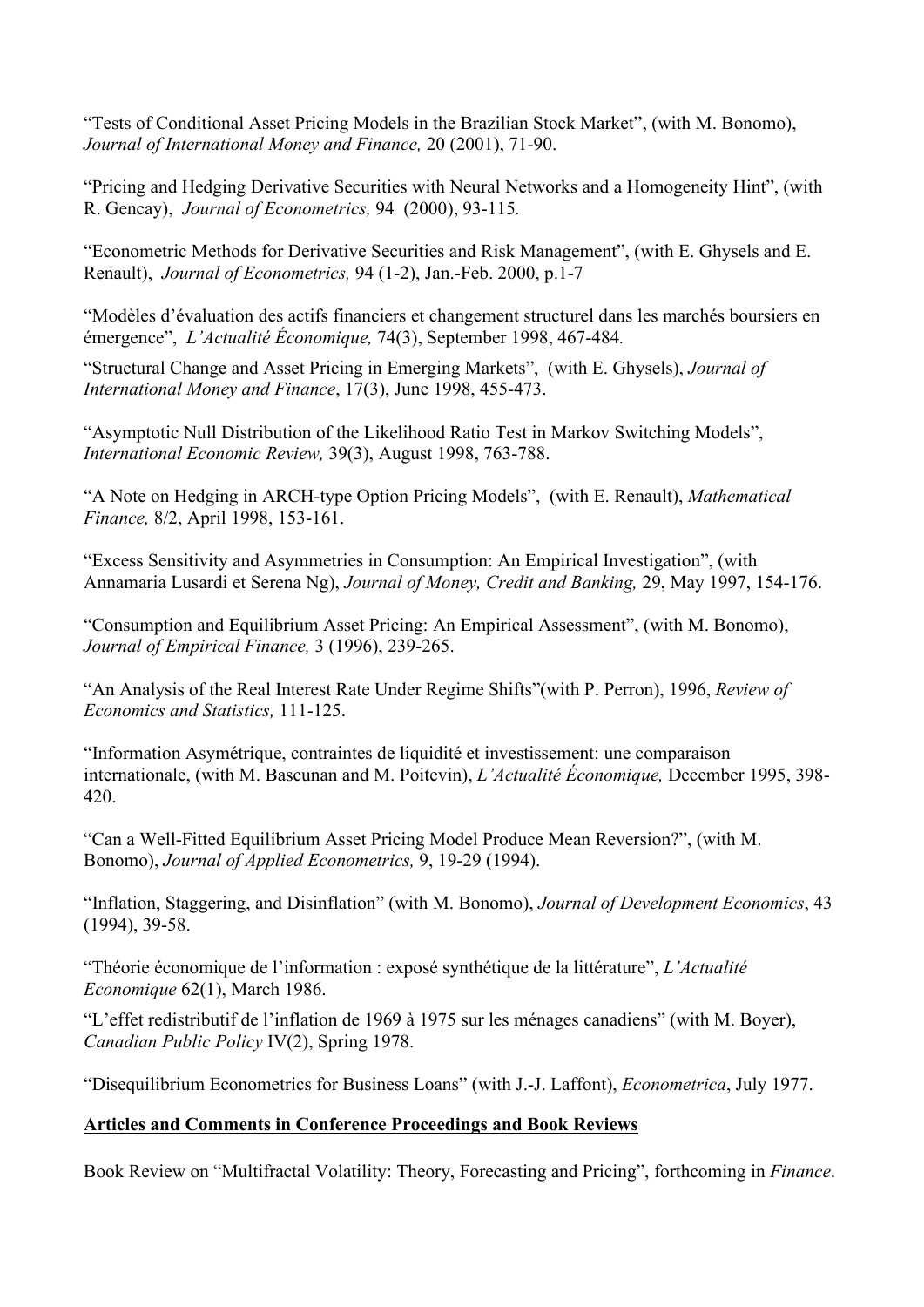Book Review on "Modeling Stock market Volatility: Bridging the Gap to Continuous Time", Peter Rossi (Ed.), San Diego: Academic Press, 1996, *Journal of the American Statistical Association,* Volume 95, 2000, page 688*.*

"Option Pricing with Neural Networks and a Homogeneity Hint", (with Ramazan Gencay), Conference Volume NNCM97, London Business School, 1998.

Comment : "International Cross-Listing, Market Segmentation and Foreign Ownership Restrictions: The Case of Mexico", by I. Domowitz, J. Glen, and A. Madhavan, Proceedings, Conference on The Future of Emerging Market Capital Flows, edited by R. Levich, Leonard N. Stern School of Business, New York University, 1998, Kluwer Academic Publishers.

Comment : "The Credibility of Monetary Policy: A survey of the literature with some applications to Canada", by R. Amano, P. Fenton, D. Tessier and S. Van Norden, Proceedings of the Bank of Canada Conference on Exchange Rates and Monetary Policy, May 1997, p. 65-69, Ottawa.

#### **Published Abstracts and Working Papers**

"Risk Aversion, Intertemporal Substitution, and Option Pricing", (with E. Renault), *Journal of Finance,* July 1997.

"The Canadian Macroeconomy and the Yield Curve: An Equilibrium-based Approach," (2005), Working Paper Series, Bank of Canada, 2005-36 (with R. Luger).

"State dependence in Fundamentals and Preferences Explains Risk Aversion Puzzle," (2004), Working Paper Series, Bank of Canada, 2005-9 (with F. Chabi-Yo and E. Renault).

#### **Current working papers**

Funding Conditions, transaction costs and the performance of anomalies (2021), Université de Montréal, (with Magnim Farouh).

"Intermediary Leverage Shocks and Funding Conditions," (2021), Université de Montréal and Bank of Canada, (with Jean-Sébastien Fontaine and Sermin Gungor).

"Uncovering Asset Market Participation from Household Consumption and Income," (2021), Université de Montréal, (with Veronika Czellar and François Le Grand).

#### *.* Other working papers

"Funding Liquidity, Market Liquidity and the Cross-section of Stock Returns," (2015), EDHEC Business School and the Bank of Canada, (with Jean-Sébastien Fontaine and Sermin Gungor), under revision.

"A Macro-finance Model of the Term Structure With Time-varying Market Prices of Risk," (2017), Université de Montréal, (with Eric Jondeau and Florian Pelgrin).

"A Long-Horizon Perspective on the Cross-Section of Expected Returns," (2011), EDHEC Business School, (with Federico Bandi, Abraham Lioui and Benoit Perron).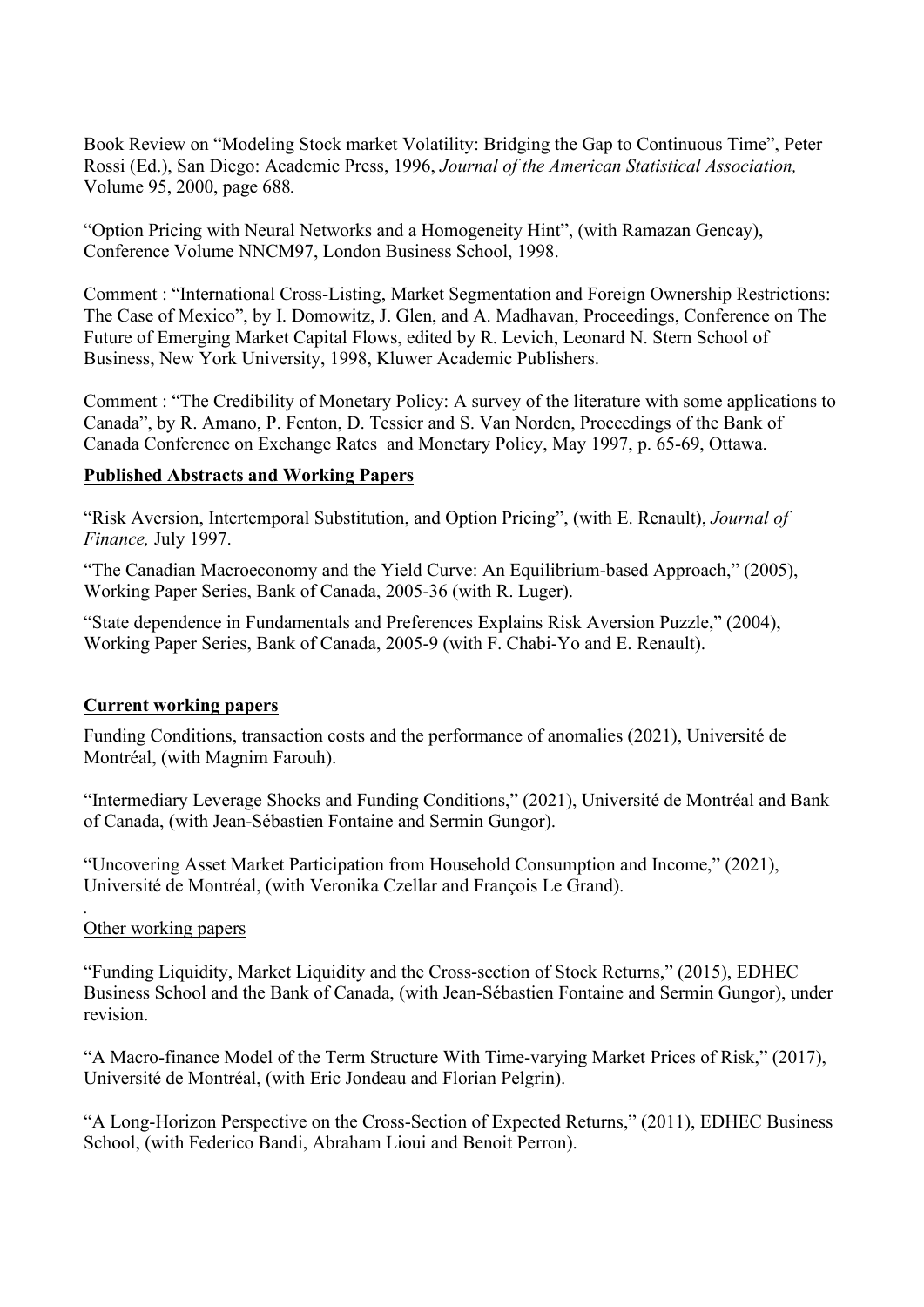"Measuring and Pricing Risk in a Quadrant –Dependent Model," (2008), manuscript, EDHEC Business School, 40 pages,(with Octave Jokung and Jean-Christophe Meyfredi).

"A Multirisk Approach to Measuring Corporate Hedging and its Determinants,"(2008), with D. DeAngelis.

"What Determines the Value of Assets under Management," manuscript, CIRANO, CIREQ and Université de Montréal, 37 pages, (with Susan Christoffersen, Richard Evans and David Musto), 2006.

"Pricing and Hedging Options with Implied Asset Prices and Volatilities," (2003), manuscript, CIRANO, CIREQ and Université de Montréal , 29 pages, (with R. Luger and E. Renault).

"A Consumption Capital Asset Pricing Model with a Reference Level," (2003), manuscript, CIRANO, CIREQ, Université de Montréal , 43 pages, (with E. Renault and A. Semenov).

### **Paper Presentations in Conferences, Seminars and Invited Lectures**

- 1. An Analysis of the Real Interest Rate Under Regime Shifts, NBER Workshop, Cambridge, Massachusetts, June 1989.
- 2. An Analysis of the Real Interest Rate Under Regime Shifts, Seminar, Princeton University, Econometric Research Program, April 1990.
- 3. Consumption and Equilibrium Asset Pricing : An Empirical Assessment, Seminar, Princeton University, Econometric Research Program, December 1990.
- 4. Consumption and Equilibrium Asset Pricing : An Empirical Assessment, Queen's University, January 1991.
- 5. Consumption and Equilibrium Asset Pricing : An Empirical Assessment, University of Western Ontario, January 1991.
- 6. Consumption and Equilibrium Asset Pricing : An Empirical Assessment, University of Toronto, January 1991.
- 7. Consumption and Equilibrium Asset Pricing : An Empirical Assessment, University of Ottawa, January 1991.
- 8. Consumption and Equilibrium Asset Pricing : An Empirical Assessment European Econometric Society Meeting, Cambridge (England), September 1991.
- 9. An Analysis of the Real Interest Rate Under Regime Shifts, Brazilian Econometric Society Meeting, Curitiba, Brazil, December 1991.
- 10. Discussion: The Likelihood Ratio Test Under Non-Standard Conditions: Testing the Markov Switching Model of GNP, by Bruce E. Hansen, Winter Econometric Society Meeting, New-Orleans, January 1992.
- 11. Consumption and Equilibrium Asset Pricing : An Empirical Assessment, Meeting of the Société Canadienne de Science Économique, Orford, May 1992.
- 12. Asymptotic Null Distribution of the Likelihood Ratio Test in Markov Switching Models, Meeting of the Canadian Economic Association, Charlottetown, June 1992.
- 13. Time Series Markov Switching Models : Applications, Estimation and Testing, Pontificia Universidade Catolica do Rio de Janeiro, Rio de Janeiro, Brazil, July 1992.
- 14. Asymptotic Null Distribution of the Likelihood Ratio Test in Markov Switching Models, Université Laval, Québec, October 1992.
- 15. Asymptotic Null Distribution of the Likelihood Ratio Test in Markov Switching Models, Queen's University, Kingston (Ontario), November 1992.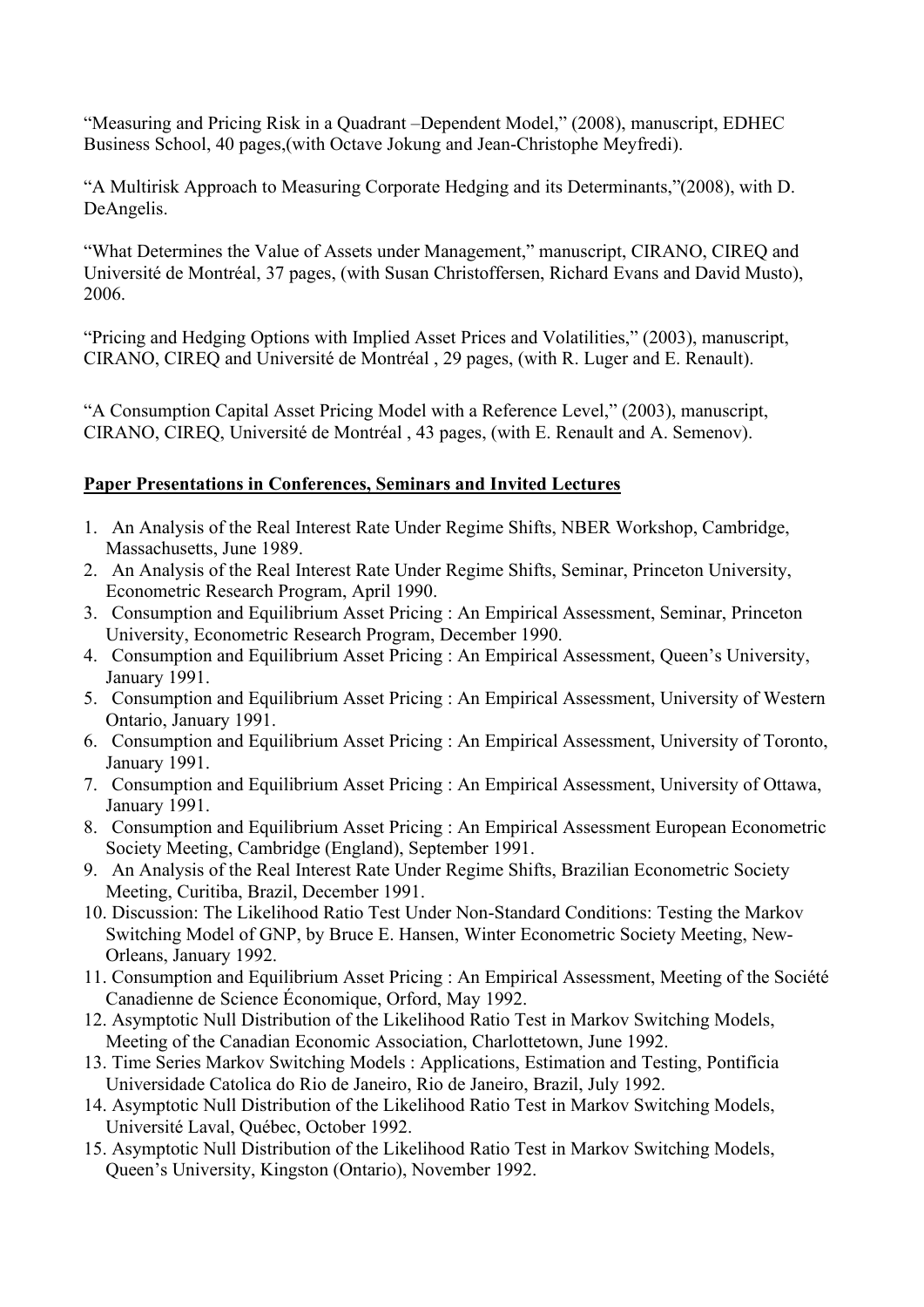- 16. Asymptotic Null Distribution of the Likelihood Ratio Test in Markov Switching Models, Winter Econometric Society Meeting, Anaheim, January 1993.
- 17. Modèles à changements de régime Markoviens et évaluation intertemporelle des actifs, GREMAQ, Toulouse, France, May 1993.
- 18. Asymptotic Null Distribution of the Likelihood Ratio Test in Markov Switching Models, GREMAQ, Toulouse, France, May 1993.
- 19. Disappointment Aversion as a Solution to the Equity Premium and the Risk-Free Rate Puzzles, Meeting of the Canadian Economic Association., Ottawa, June 1993.
- 20. Asymptotic Null Distribution of the Likelihood Ratio Test in Markov Switching Models, European Econometric Society Meeting, Uppsala, August 1993.
- 21. Disappointment Aversion as a Solution to the Equity Premium and the Risk-Free Rate Puzzles, North American Econometric Society Summer Meeting, Québec, June 1994.
- 22. Excess Sensitivity and Asymmetries in Consumption: An Empirical Investigation, NBER Summer Workshop, Cambridge, July 1994.
- 23. Disappointment Aversion as a Solution to the Equity Premium and the Risk-Free Rate Puzzles, European Econometric Society Meeting, August 1994.
- 24. Are the Effects of Interest Rate Changes Asymmetric?, Canadian Econometric Study Group, Windsor, September 1994.
- 25. Tests of the Conditional CAPM in the Brazilian Stock Market, PARADI Conference, Université Laval, Québec, October 1994.
- 26. Discussion: Volatility in Emerging Markets, by Campbell Harvey, Stochastic Volatility Conference, Montréal, October 1994.
- 27. Are the Effects of Interest Rate Changes Asymmetric?, Winter Econometric Society Meeting, Washington, January 1995.
- 28. Are the Effects of Interest Rate Changes Asymmetric? NBER Monetary Economics Program, Cambridge, April 1995.
- 29. Excess Sensitivity and Asymmetries in Consumption: An Empirical Investigation, Meeting of the Société Canadienne de Science Économique, Lac Delage (Québec), May 1995.
- 30. Excess Sensitivity and Asymmetries in Consumption: An Empirical Investigation, Groupe HEC (Paris), May 1995.
- 31. Excess Sensitivity and Asymmetries in Consumption: An Empirical Investigation, Séminaire Malinvaud, INSEE (Paris), May 1995.
- 32. Excess Sensitivity and Asymmetries in Consumption: An Empirical Investigation, GREMAQ, Toulouse, France, May 1995.
- 33. Are the Effects of Interest Rate Changes Asymmetric?, World Congress of the Econometric Society, Tokyo, August 1995.
- 34. Are the Effects of Interest Rate Changes Asymmetric?, European Economic Association, Prague, September 1995.
- 35. Are the Effects of Interest Rate Changes Asymmetric?, Canadian Macroeconomic Study Group, Vancouver, October 1995.
- 36. Excess Sensitivity and Asymmetries in Consumption: An Empirical Investigation, Bank of Canada, November 1995.
- 37. Are the Effects of Interest Rate Changes Asymmetric?, York University, Toronto, November 1995.
- 38. Risk Aversion, Intertemporal Substitution, and Option Pricing, University of Toronto, December 1995.
- 39. Markov Switching Models: estimation, testing and economic applications, Neural Network Conference, Montréal, avril 1996.
- 40. Discussion: Asymmetric Effects of Monetary Policy: Evidence from the Yield Curve, par Macklem, T., A. Paquet and L. Phaneuf, Joint Conference Bank of Canada - CREFE/UQAM,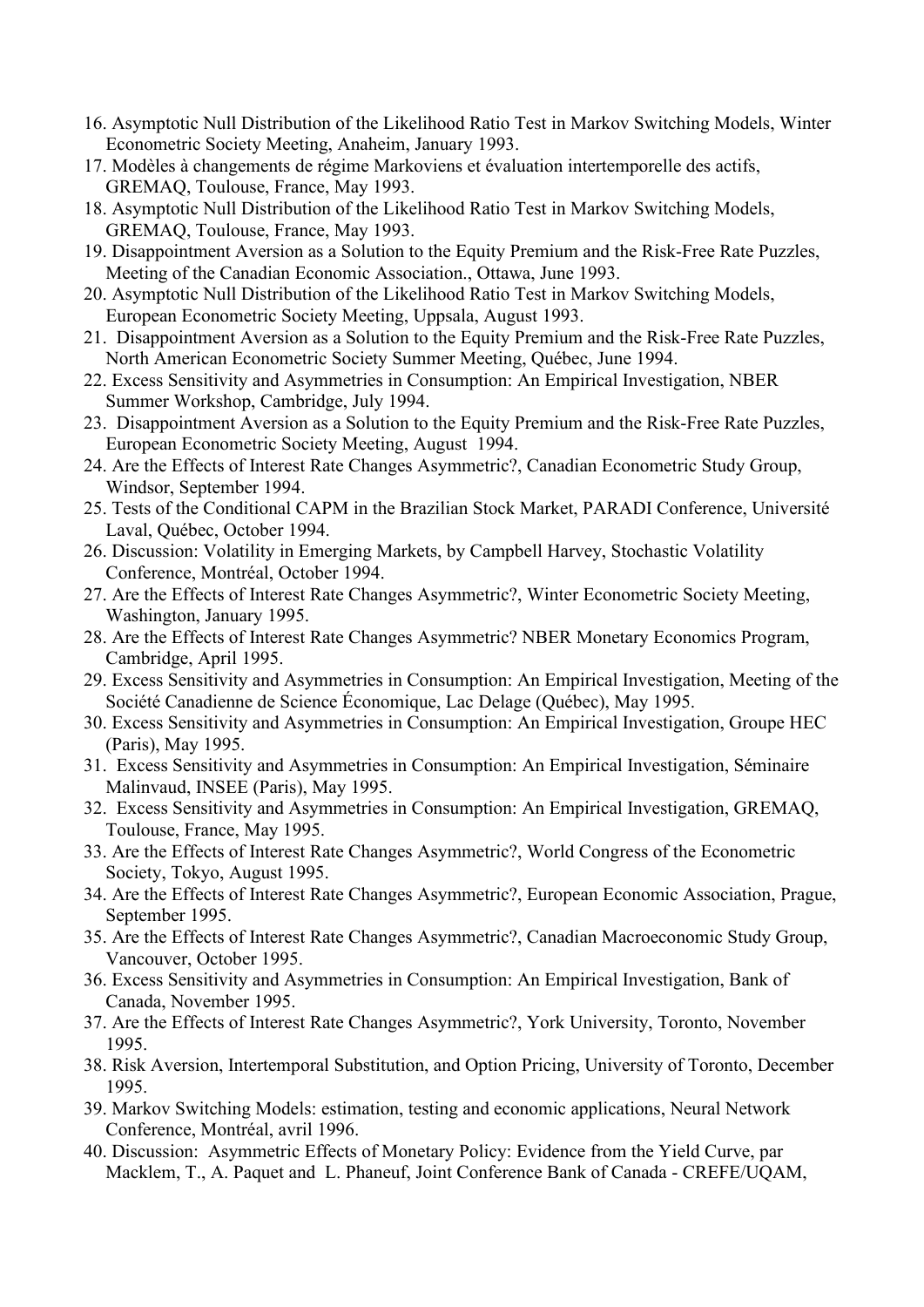Montréal, April 1996.

- 41. Risk Aversion, Intertemporal Substitution, and Option Pricing, CRM-CIRANO Mathematical Finance Conference, April-May 1996.
- 42. Tests of the Conditional CAPM in the Brazilian Stock Market, Meeting of the Société canadienne de science économique, Saint- Sauveur, Québec, May 1996.
- 43. Risk Aversion, Intertemporal Substitution, and Option Pricing, Congrès de la Société canadienne de science économique, Saint- Sauveur, May 1996.
- 44. Discussion: Measurement of the Quality of Autoregressive Approximation, with Econometric Applications, by Galbraith J. and V. Zinde-Walsh, Meeting of the Société canadienne de science économique, Saint- Sauveur, May 1996.
- 45. Discussion: Bayesian Encompassing Tests of a Parametric Model against a Non Parametric Alternative, by Florens, J.P., J.F. Richard and J.M. Rolin, CRT Conference, Montréal, Journées de l'optimisation, May 1996.
- 46. Discussion: International Cross-Listing, Market Segmentation and Foreign Ownership Restrictions: The Case of Mexico, by I. Domowitz, J. Glen, and A. Madhavan, Conference on the Future of Emerging-Market Cash Flows, Stern School of Business, New York University, May 1996.
- 47. Risk Aversion, Intertemporal Substitution, and Option Pricing, Groupe HEC, Paris, May 1996
- 48. Risk Aversion, Intertemporal Substitution, and Option Pricing, North American Econometric Society Summer Meeting, University of Iowa, June 1996.
- 49. Discussion: Stock Returns and Trading Volume: A Structural Explanation of the Empirical Regularities, by Patrick de Fontnouvelle, North American Econometric Society Summer Meeting, University of Iowa, June 1996.
- 50. Discussion: Options, Sunspots, and the Creation of Uncertainty, by D. Bowman and J. Faust, North American Econometric Society Summer Meeting, University of Iowa, June 1996.
- 51. Infrequent Information, Optimal Time and State Dependent Rules, and Aggregate Effects, European Economic Association, Istanbul, August 1996.
- 52. Risk Aversion, Intertemporal Substitution, and Option Pricing, European Econometric Society Meetings, Istanbul, August 1996.
- 53. Risk Aversion, Intertemporal Substitution, and Option Pricing, Northern Finance Association, Québec, September 1996.
- 54. Discussion: The Credibility of Monetary Policy: A survey of the literature with some applications to Canada, by R. Amano, P. Fenton, D. Tessier et S. Van Norden, Banque of Canada Conference on Exchange Rates and Monetary Policy, November 1996.
- 55. Risk Aversion, Intertemporal Substitution, and Option Pricing, American Finance Association, New Orleans, January 1997.
- 56. Are the Effects of Interest Rate Changes Asymmetric?; American Economic Association, New Orleans, January 1997.
- 57. Are the Effects of Interest Rate Changes Asymmetric?, Conference CEPR-Bank of Italy, Perugia (Italy), January 1997.
- 58. Are the Effects of Interest Rate Changes Asymmetric?, Conference CREST-MAD (Paris), January 1997.
- 59. Risk Aversion, Intertemporal Substitution, and Option Pricing: theory and application, UQAM, Montréal, October 1997.
- 60. Risk Aversion, Intertemporal Substitution, and Option Pricing: theory and application, Cornell University, November 1997.
- 61. Risk Aversion, Intertemporal Substitution, and Option Pricing: theory and application, Ohio State University, November 1997.
- 62. Pricing and Hedging Derivative Securities with Neural Networks and a Homogeneity Hint, Computational Finance Conference, London Business School, London, December 1997.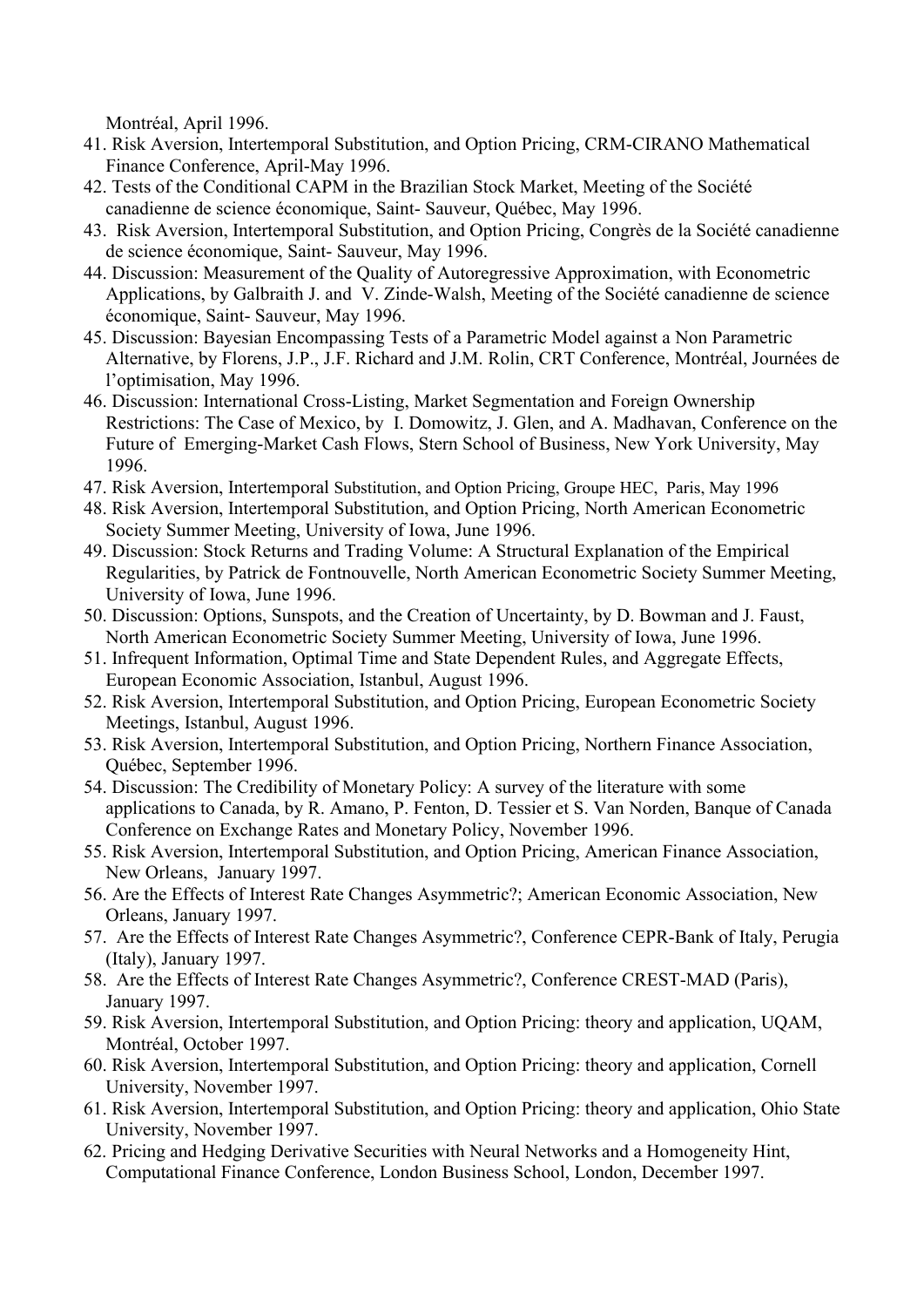- 63. Pricing and Hedging Derivative Securities with Neural Networks and a Homogeneity Hint, CREST, Paris, February 1998.
- 64. Risk Aversion, Intertemporal Substitution, and Option Pricing: theory and application, McGill University, April 1998.
- 65. Discussion: Habit Formation: A Resolution of the Equity Premium Puzzle?, by C. Otrok, B. Ravikumar, and C. H. Whiteman, North American Econometric Society Summer Meeting, Montréal, June 1998.
- 66. Discussion: External Habit and the Cyclicality of Expected Stock Returns, by T.D. Tallarini and H.H. Zhang, North American Econometric Society Summer Meeting, Montréal, June 1998.
- 67. Nonparametric methods in Finance, ENSAI, Rennes, April 1999.
- 68. Nonparametric estimation of option pricing functions under monotonicity and convexity restrictions, Optimization Days, Montreal, May 1999.
- 69. Nonparametric estimation of option pricing functions under monotonicity and convexity restrictions, Meeting of the Société canadienne de science économique, Ottawa, May 1999.
- 70. A Monte Carlo Method for Optimal Portfolios, Mathematical Finance Conference, HEC, Montreal, May 1999.
- 71. Asymetric Smiles, Leverage Effects and Structural Parameters, Fields Institute Seminars in Finance, May 1999.
- 72. Asymetric Smiles, Leverage Effects and Structural Parameters, Columbia University-CIRANO Conference, Montreal, June 1999.
- 73. Asymetric Smiles, Leverage Effects and Structural Parameters, European Meeting of the Econometric Society, Santiago de Compostela, August 1999.
- 74. Asymetric Smiles, Leverage Effects and Structural Parameters, Cornell University, October 1999.
- 75. Latent Variables, Structural Parameters and Option Pricing, Financial Econometrics  $10^{th}$  (EC)<sup>2</sup>, Universidad Carlos III de Madrid, December 1999.
- 76. Asymetric Smiles, Leverage Effects and Structural Parameters, Optimization Days, Montreal, May 2000.
- 77. Asymetric Smiles, Leverage Effects and Structural Parameters, Workshop on mathematical physicists in Finance, Centre de recherches mathématiques, Université de Montréal, June 2000.
- 78. Asymetric Smiles, Leverage Effects and Structural Parameters, Fundaçao Getulio Vargas, Rio de Janeiro, July 2000.
- 79. Asymetric Smiles, Leverage Effects and Structural Parameters, Pontificia Universidade Catolica, Rio de Janeiro, July 2000.
- 80. A Monte Carlo Method for Optimal Portfolios, Dreyfus Brascan, Rio de Janeiro, July 2000.
- 81. Discussion: Nonparametric Option Pricing under Shape Restrictions, by Y. Ait sahalia, Conference on the Risk Neutral and Objective Probability Distributions, October 2000.
- 82. Empirical Assessment of an Intertemporal Option Pricing Model with Latent Variables, Conference ESC and IDEI, Toulouse, December 2000.
- 83. Empirical Assessment of an Intertemporal Option Pricing Model with Latent Variables, Seminar, Bank of Canada, January 2001.
- 84. Empirical Assessment of an Intertemporal Option Pricing Model with Latent Variables, Finance Day, Mitacs-CIRANO Workshop, CRM, Montréal, February 2001.
- 85. Préférences et évaluation d'options, Atelier CRDE, Montréal, March 2001.
- 86. State variables, Preferences and Option Pricing, International Conference in Financial Econometrics, May 2001, Delphi (Greece).
- 87. Empirical Assessment of an Intertemporal Option Pricing Model with Latent Variables, Western Finance Association Annual Meetings, Tucson, Arizona, June 2001.
- 88. Estimation of Objective and Risk-Neutral Distributions based on Moments of Integrated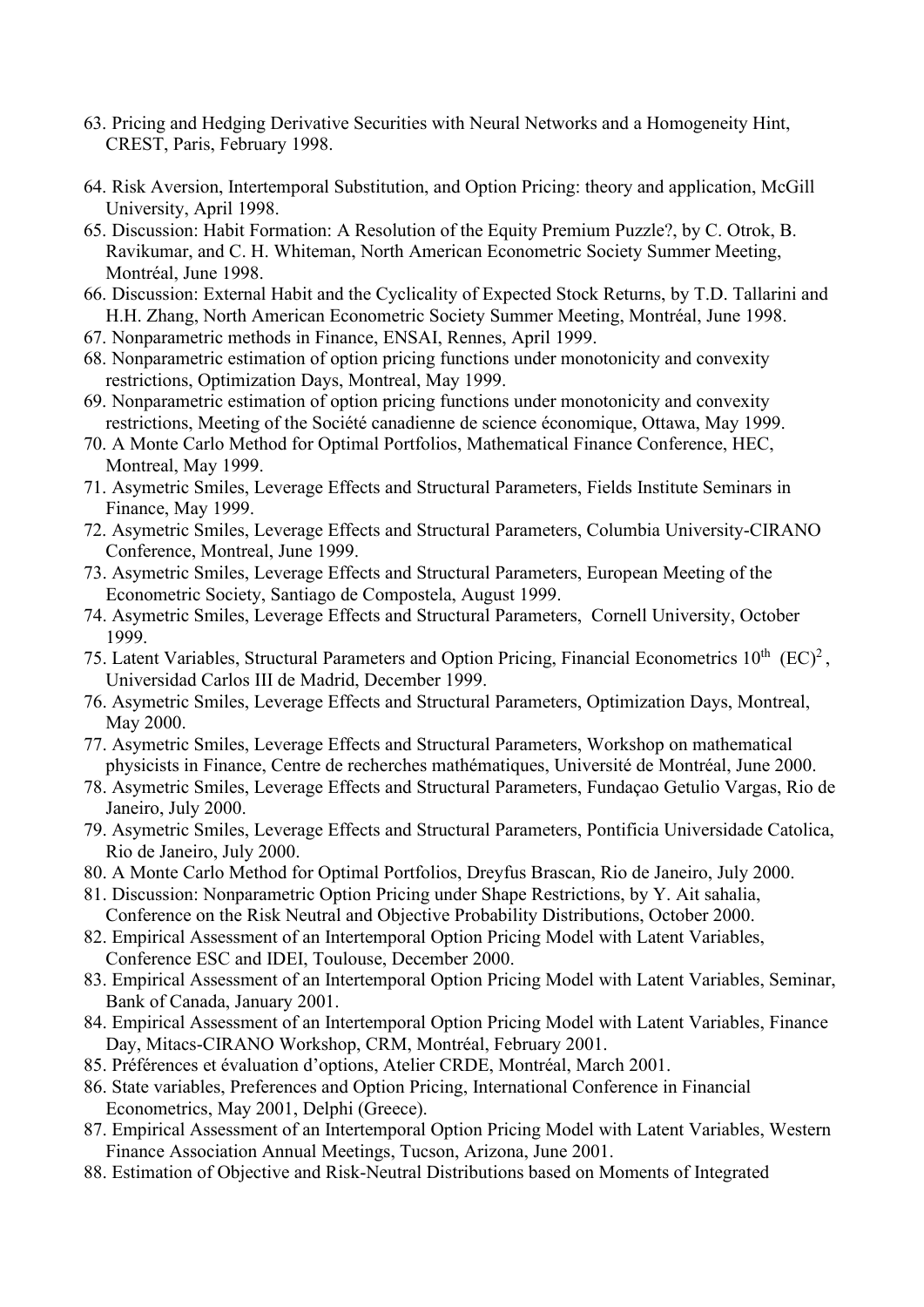Volatility, Canadian Econonometric Study Group, Waterloo, September 2001.

- 89. Empirical Assessment of an Intertemporal Option Pricing Model with Latent Variables, Graduate Business School, University of Chicago, October 2001.
- 90. Empirical Assessment of an Intertemporal Option Pricing Model with Latent Variables, Finance Department, Boston College, November 2001.
- 91. Empirical Assessment of an Intertemporal Option Pricing Model with Latent Variables, Finance Department, Faculty of Management, McGill University, November 2001.
- 92. A Monte Carlo Approach for Optimal Portfolios, ITAM, Mexico, November 2001.
- 93. Empirical Assessment of an Intertemporal Option Pricing Model with Latent Variables, Economics Department, University of Rochester, December 2001.
- 94. Estimation of Objective and Risk-Neutral Distributions based on Moments of Integrated Volatility, Econometric Society Winter Meetings, Atlanta, January 2002.
- 95. Empirical Assessment of an Intertemporal Option Pricing Model with Latent Variables, Fields Institute, University of Toronto, January 2002.
- 96. Empirical Assessment of an Intertemporal Option Pricing Model with Latent Variables, Department of Economics, University of Toronto, March 2002.
- 97. A Consumption Capital Asset Pricing Model with a Reference Level, Conference CIRANO-CIREQ on Univariate and Multivariate Models of Asset Pricing, Montréal, May 2002.
- 98. Empirical Assessment of an Intertemporal Option Pricing Model with Latent Variables, Conference on State-Space Models, Regime Switching and Identification, Washington University, St-Louis, May 2002.
- 99. Discussion: Ratchet Effects, Blasé Behavior, and Asset Returns, by S. Gordon and P. St-Amour, Société Canadienne de Science Économique, Aylmer, May 2002.
- 100.Recent Developments in Option Pricing Theory and Econometrics, State-of-the-Art Lecture, Canadian Economic Association, Calgary, May-June 2002.
- 101.A Consumption Capital Asset Pricing Model with a Reference Level, Department of Statistics, National Taiwan University, Taipei, July 2002.
- 102.Nonparametric Option Pricing, Workshp in Computational Finance, The 2002 Taipei International Statistical Symposium and Bernoulli Society EAPR Conference, Taipei, July 2002.
- 103.State Variables, Preferences and Option Pricing, Workshp in Computational Finance, The 2002 Taipei International Statistical Symposium and Bernoulli Society EAPR Conference, Taipei, July 2002.
- 104.Estimation of Objective and Risk-Neutral Distributions based on Moments of Integrated Volatility, The 2002 Taipei International Statistical Symposium and Bernoulli Society EAPR Conference, Taipei, July 2002.
- 105.A Consumption Capital Asset Pricing Model with a Reference Level, Econometric Society Winter Meeting, January 2003, Washington, D.C.
- 106.Discussion: Technical Trading-Rule Profitability, Data Snooping, and Reality Check: Evidence from the Foreign Exchange Market, by Min Qi and Yangru Wu, Conference on Simulation Based and Finite Sample Inference in Finance, May 2003, Quebec City.
- 107. Pricing and Hedging Options with Implied Asset Prices and Volatilities, Optimization Days, Montreal, May 2003.
- 108.Disentangling Risk Aversion and Intertemporal Substitution through a Reference Level, Société Canadienne de Science Économique, Montréal, May 2003.
- 109.A Consumption Capital Asset Pricing Model with a Reference Level, CIRANO Conference on Macroeconomics and Finance, Montréal, June 2003.
- 110.A Consumption Capital Asset Pricing Model with a Reference Level, Seminar, Federal Reserve Bank of Atlanta, July 2003.
- 111.A Consumption Capital Asset Pricing Model with a Reference Level, Econometric Society European Meeting, Stockholm, August 2003.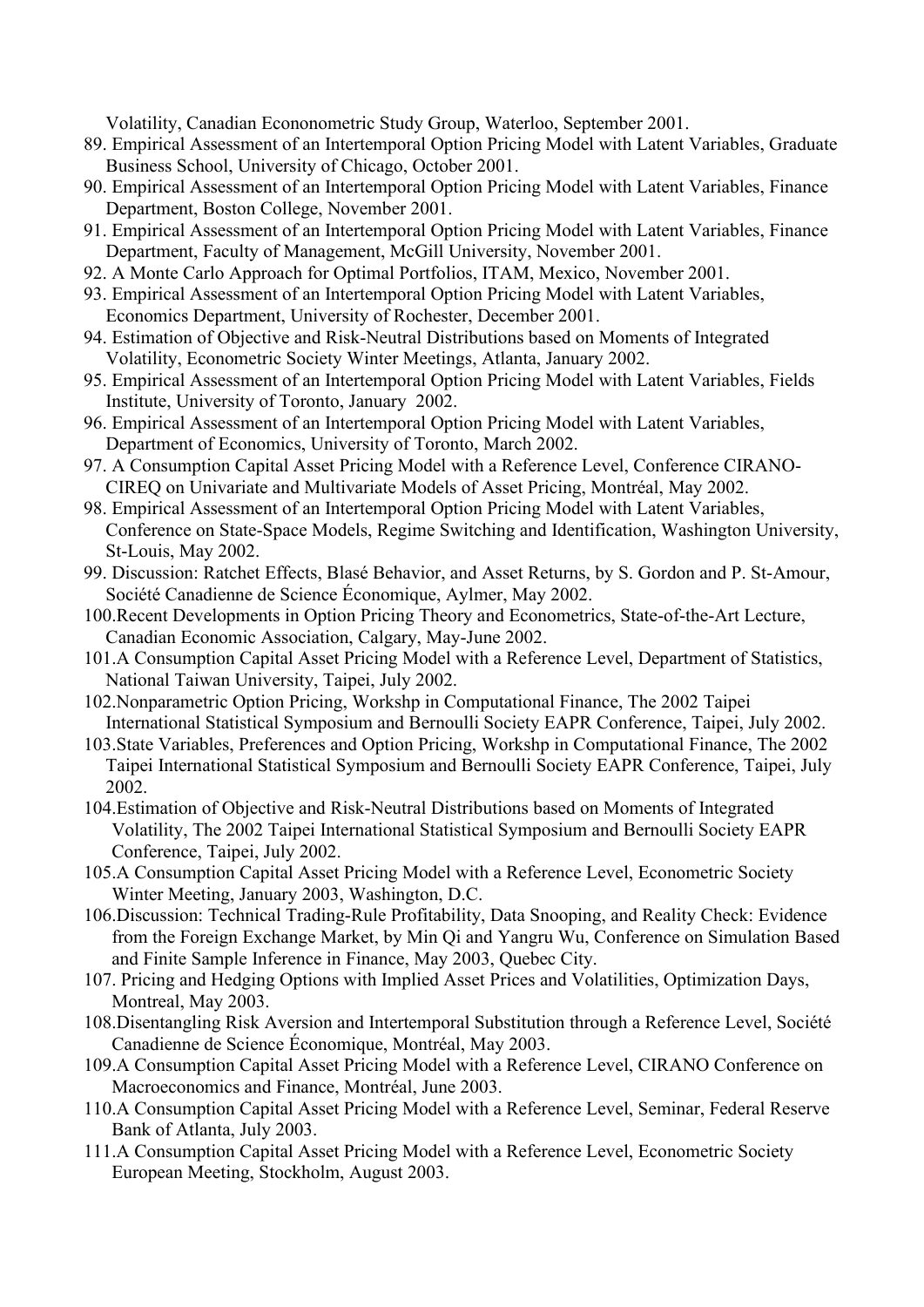- 112. "Proper Conditioning for Coherent VaR in Portfolio Management," Conference on New Directions in Financial Risk Management, Frankfurt, November 2003.
- 113."Asymptotic Properties of Monte Carlo Estimators of Diffusion Processes," Econometric Society Winter Meeting, January 2004, San Diego, California.
- 114.Discussion: The Term Structure of Real Rates and Expected Inflation, by Andrew Ang and Geert Bekaert, CIRANO Conference on Macroeconomics and Finance, Montréal, April 2004.
- 115."Estimation of Stable Distributions by Indirect Inference," CIRANO-CIREQ Conference in Financial Econometrics, Montréal, May 2004.
- 116."Estimation of Stable Distributions by Indirect Inference," Econometric Society European Meeting, Madrid, August 2004.
- 117."Estimation of Stable Distributions by Indirect Inference," Canadian Econometric Study Group, York University, Toronto, September 2004.
- 118.Discussion: Some Like it Smooth, Some Like it Rough: Untangling Continuous and Jump Components in Measuring, Modeling, and Forecasting Asset Return Volatility, by Torben Andersen, Tim Bollerslev and Frank Diebold, Conference on Innovations in Financial Econometrics: In Celebration of the 2003 Nobel.
- 119.A Consumption Capital Asset Pricing Model with a Reference Level, Seminar, University of Amsterdam, Finance Department, October 2004.
- 120.A Consumption Capital Asset Pricing Model with a Reference Level, Seminar, University of Tilburg, Finance Department, October 2004.
- 121.A Consumption Capital Asset Pricing Model with a Reference Level, Seminar, Bank of Canada, November 2004.
- 122.The Canadian Macroeconomy and the Yield Curve: An Equilibrium-based Approach, Workshop on Identification, prediction and causality in macroeconomic and financial time series, Bank of Canada, February 2005.
- 123.Discussion: No-Arbitrage Macroeconomic Determinants of the Yield Curve, by Ruslan Bikbov and Mikhail Chernov, Financial Econometrics Conference, CIREQ and CIRANO, Montréal, May 2005.
- 124.The Value of Risk Management: A Frontier Analysis, Seminar, CIRANO, May 2005.
- 125.Proper Conditioning for Coherent VaR in Portfolio Management, MITACS Conference, Calgary, June 2005.
- 126.A Consumption Capital Asset Pricing Model with a Reference Level, Conference in tribute of Jean-Jacques Laffont, Toulouse, July 2005.
- 127.State dependence in Fundamentals and Preferences Explains Risk Aversion Puzzle, Econometric Society World Congress 2005, Août 2005, London, United Kingdom.
- 128.A Consumption Capital Asset Pricing Model with a Reference Level, Seminar, Simon Fraser University, September 2005.
- 129. The Value of Risk Management: A Frontier Analysis, Northern Finance Association, September 2005, Vancouver.
- 130.Assessing and Valuing the Nonlinear Structure of Hedge Fund Returns, Seminar, Bank of Canada, November 2005.
- 131.The Value of Real and Financial Risk Management, Seminar, PUC, Rio de Janeiro, March 2006.
- 132. A Consumption Capital Asset Pricing Model with a Reference Level, Seminar, FGV-EPGE, March 2006.
- 133. Estimation of Objective and Risk-Neutral Distributions Based on Moments of Integrated Volatility, Conference on Realized Volatility, CIREQ and CIRANO, April 2006, Montréal.
- 134.An Analytical Framework for Assessing Asset Pricing Models and Predictability, Conference in Financial Econometrics, CIREQ and CIRANO, May 2006, Montréal.
- 135. An Analytical Framework for Assessing Asset Pricing Models and Predictability, Seminar, Université de Cergy, May 2006.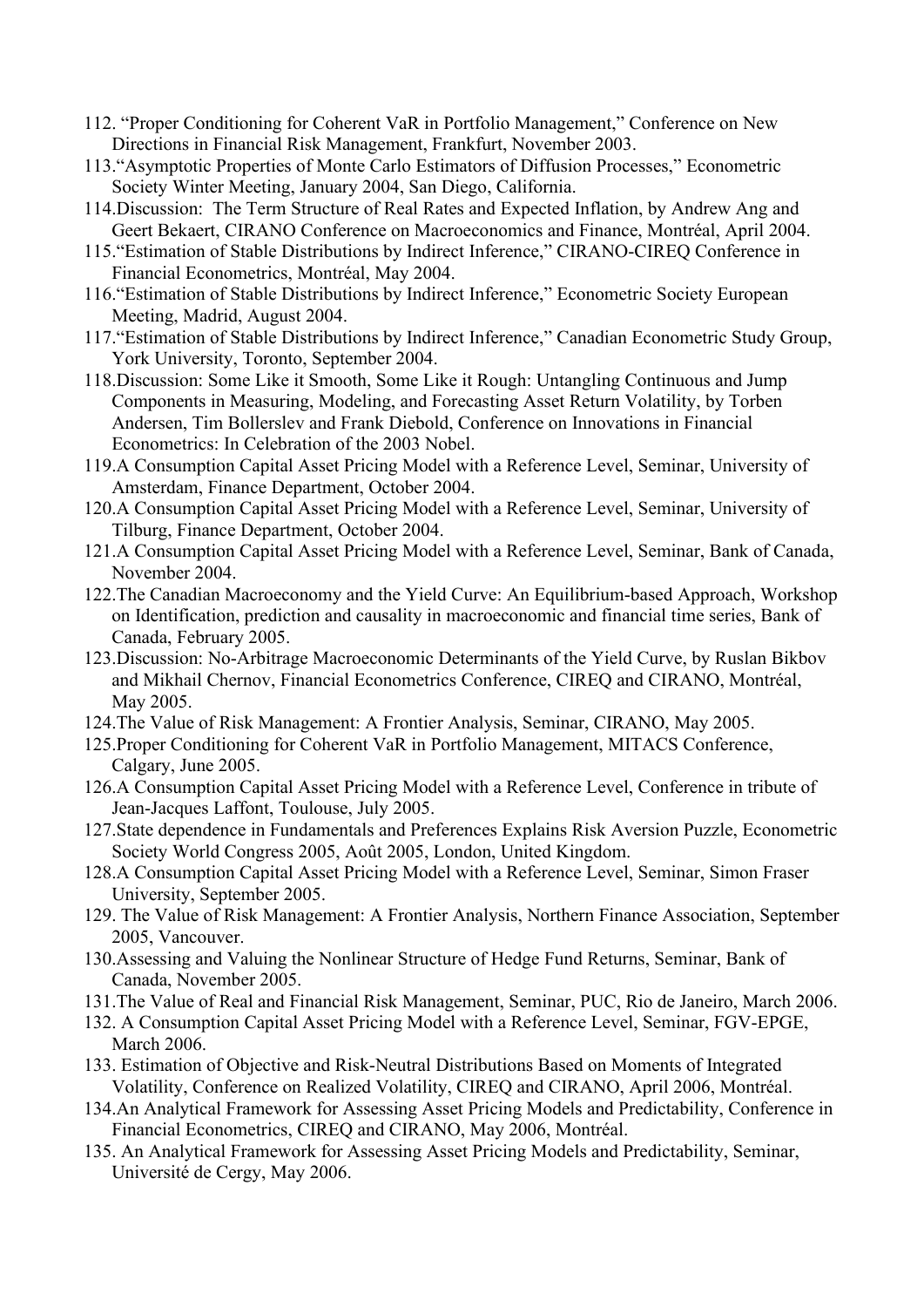- 136. An Analytical Framework for Assessing Asset Pricing Models and Predictability, Conference, Financial Econometrics, CREST, Paris, May 2006.
- 137. Economic Fundamentals, Preferences and Asset Pricing, Lectures, ENSAE, Paris, May-June 2006.
- 138. Economic Fundamentals, Preferences and Asset Pricing, Invited Lectures, RWI Research Center, June 2006.
- 139. Estimation of Stable Distributions by Indirect Inference, GREQAM, Université Aix-Marseille, June 2006.
- 140. The Econometrics of Asset Pricing, Invited Lectures, CIDE Summer School of Econometrics, Bertinoro, Italy, June 2006.
- 141.Discussion: No-arbitrage Option Valuation with Conditionally Non-Normal Returns, by Peter Christoffersen, Redouane Elkhami, Bruno Fenou and Kris Jacobs, Northern Finance Association, September 2006.
- 142.Évaluation des actifs financiers, Gestion de portefeuille et Gestion de risque, EDHEC, Nice, September 2006.
- 143. The Value of Real and Financial Risk Management, Seminar, University Nova Lisboa, Lisbon, October 2006.
- 144. Assessing and Valuing the Nonlinear Structure of Hedge Fund Returns, Seminar, Queen Mary University, London, October 2006.
- 145.Dependence Structure and Extreme Comovements in International Equity and Bond Markets, Lunch Seminar, London School of Economics, October 2006.
- 146.The Value of Real and Financial Risk Management, Seminar, Bank of Canada, Ottawa, November 2006.
- 147.Assessing and Valuing the Nonlinear Structure of Hedge Fund Returns, Seminar, HEC Montréal, November 2006.
- 148. Assessing and Valuing the Nonlinear Structure of Hedge Fund Returns, Seminar, University of Toronto, November 2006.
- 149.Estimation of Objective and Risk-Neutral Distributions Based on Moments of Integrated Volatility, Invited lecture, Econometric Study Group, Institute of Fiscal Studies, London, England, November 2006.
- 150. Risk Aversion, Intertemporal Substitution and the Term Structure of Interest Rates, Seminar, HEC Lausanne, Lausanne, November 2006.
- 151.The Value of Real and Financial Risk Management, Seminar, University of Toulouse, Toulouse, December 2006.
- 152. Assessing and Valuing the Nonlinear Structure of Hedge Fund Returns, Conference on Advances in the Analysis of Hedge Fund Strategies, Tanaka Business School, London, England, December 2006.
- 153.Assessing and Valuing the Nonlinear Structure of Hedge Fund Returns, Seminar, University of Toulouse, Toulouse, December 2006.
- 154.Risk Aversion, Intertemporal Substitution and the Term Structure of Interest Rates, Financial Econometrics Conference, Montreal, May 2007.
- 155.Discussion: Investor Heterogeneity, Long-Short Equity Positions, Aggregation, and the Non-Monotonicity of the Aggregate Marginal Rate of Substitution in the Price of Market-Equity, by G. Bakshi and D. Madan, Conference in Financial Econometrics, CIREQ and CIRano, May 2007.
- 156.Assessing and Valuing the Nonlinear Structure of Hedge Fund Returns, Seminar, GREQAM, Marseille, May 2007.
- 157.Discussion: Fight or Flight? Portfolio Rebalancing by Individual Investors, by L. Calvet, J. Campbell and P. Sodini, Financial Econometrics Conference, Imperial College, London, May 2007.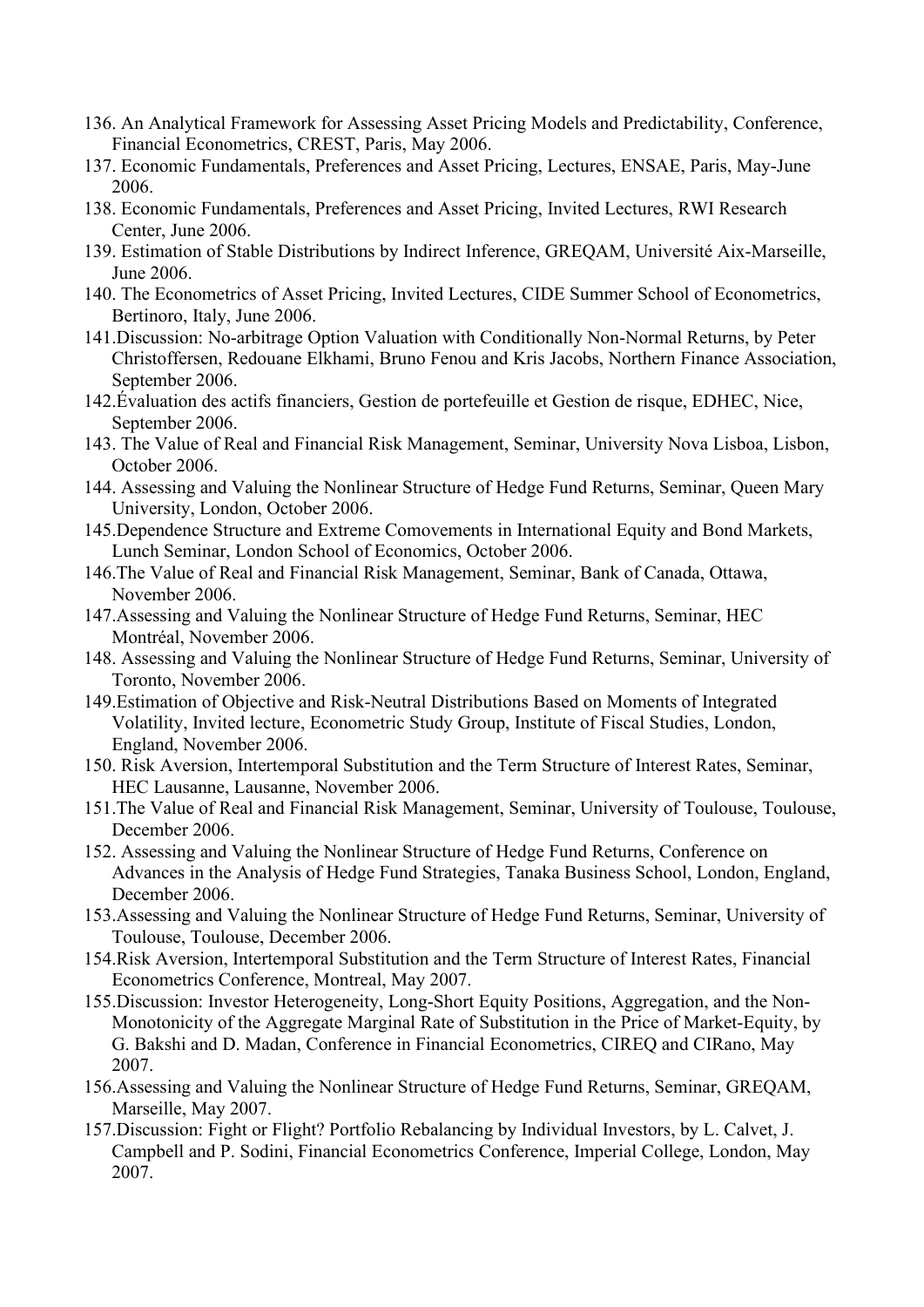- 158.Risk Aversion, Intertemporal Substitution and the Term Structure of Interest Rates, Annual Meeting of the Canadian Economic Association, Halifax, June 2007.
- 159.Discussion: Growth or Glamour? Fundamentals and Systematic Risk in Stock Returns, by J. Campbell, C. Polk and T. Vuolteenaho, Annual Meeting of the Canadian Economic Association, Halifax, June 2007.
- 160.Bond Liquidity Premia, Financial Engineering and Risk Management, Beijing, June 2007.
- 161.Recent Developments in Consumption-Based Asset pricing, Invited Lecture, Chinese Academy of Finance and Development (CAFD), Central University of Finance and Economics (CUFE), June 2007.
- 162.Risk Aversion, Intertemporal Substitution and the Term Structure of Interest Rates, European Finance Association, Ljubljana, Slovenia, August 2007.
- 163.Risk Aversion, Intertemporal Substitution and the Term Structure of Interest Rates, Econometric Society European Meetings, Budapest, Hungary, August 2007.
- 164. Risk Aversion, Intertemporal Substitution and the Term Structure of Interest Rates, CEMFI, Madrid, October 2007.
- 165.Dependence Structure and Extreme Comovements in International Equity and Bond Markets, Conference on Multivariate Models for Volatility, Algarve, Portugal.
- 166.Empirical Likelihood Estimators for Stochastic Discount Factors, Research Seminar, Edhec Business School, Nice, France.
- 167.Empirical Likelihood Estimators for Stochastic Discount Factors, CIREQ Conference on Generalized Method of Moments, Montreal, November 2007.
- 168.Alpha-Betas What is the True Performance of Hedge Funds, Edhec Alternative Investment Days, November 2007, London, England.
- 169.Dependence Structure and Extreme Comovements in International Equity and Bond Markets, Conference on Measuring Dependence in Economics and Finance, Cass Business School, December 2007, London, England.
- 170.Empirical Likelihood Estimators for Stochastic Discount Factors, Seminar, Warwick Business School, December 2007, Warwick, England.
- 171.Alpha-Betas What is the True Performance of Hedge Funds, Swedish Institute for Financial Research, February 2008, Stockholm, Sweden.
- 172.Dependence Structure and Extreme Comovements in International Equity and Bond Markets, European Financial Management, April 2008, Nice, France.
- 173.Empirical Likelihood Estimators for Stochastic Discount Factors, Financial Econometrics Conference, May 2008, Imperial College, London, England.
- 174.Empirical Likelihood Estimators for Stochastic Discount Factors, SOFIE Inaugural Conference, June 2008, New York University, New York.
- 175. Empirical Likelihood Estimators for Stochastic Discount Factors, Invited Lecture, Brazilian Finance Association Meeting, August 2008, Rio de Janeiro.
- 176. Empirical Likelihood Estimators for Stochastic Discount Factors, European Finance Association Meeting, August 2008, Athens.
- 177.Empirical Likelihood Estimators for Stochastic Discount Factors, Northern Finance Association Meeting, September 2008, Kananaskis, Canada.
- 178.Bond Liquidity Premia, Banque de France Conference on Financial Markets and Real Activity, November 2008, Paris.
- 179.Discussion of Hedge Fund Performance: Sources and Measures, by Dilip Madan, 3rd Annual Conference on Advances in the Analysis of Hedge Fund Strategies, Imperial College of London, December 2008.
- 180.Performance of Hedge Funds: New Developments, Edhec Alternative Investment Days, December 2008, London, England.
- 181.Empirical Likelihood Estimators for Stochastic Discount Factors, 1st Annual Conference on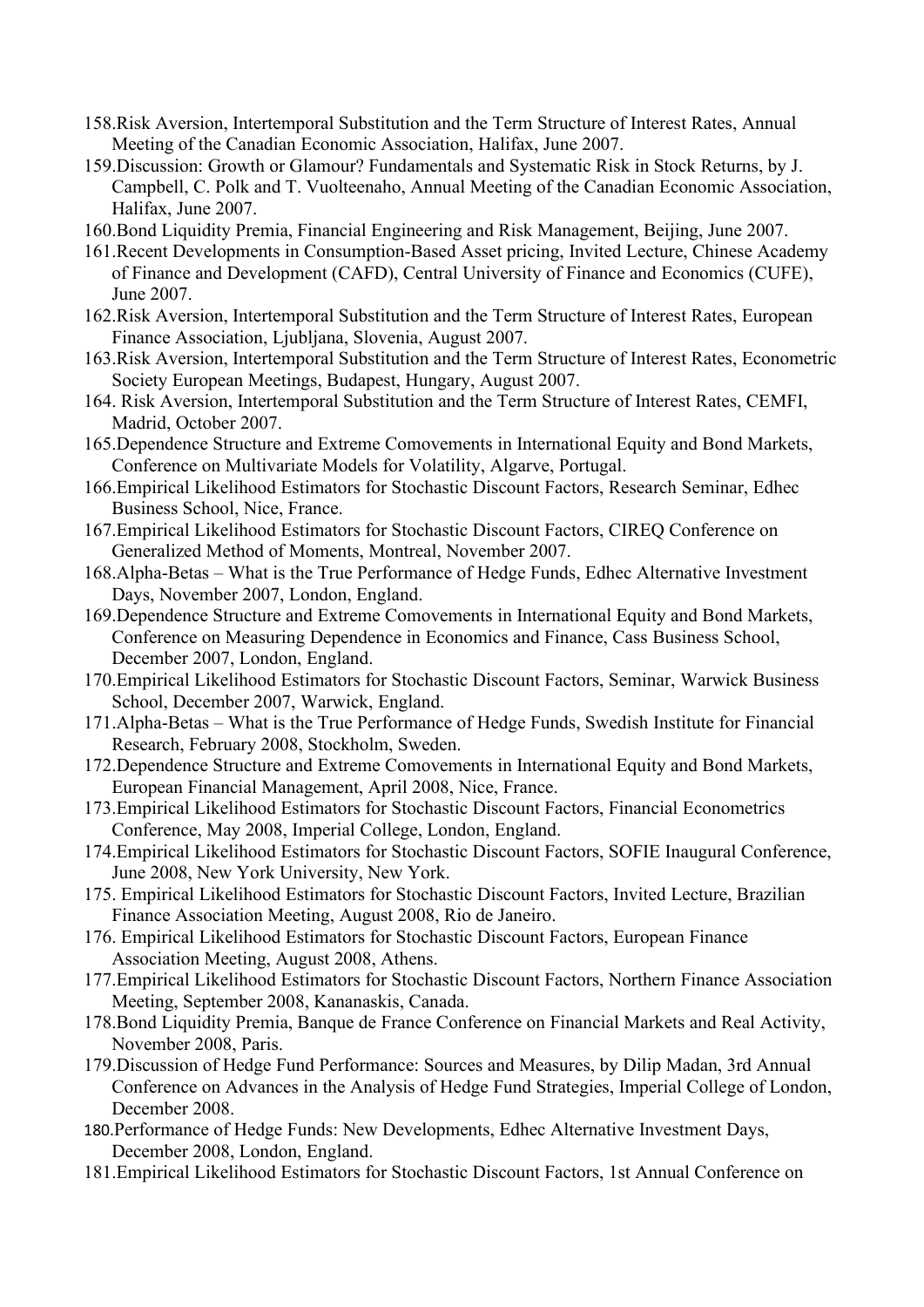Econometrics of Hedge Funds, January 2009, CREST, Paris.

- 182.Lectures on Hedge Fund Performance, Risk Management Institute, February 2009, Singapore.
- 183.Bond Liquidity Premia, Risk Management Institute, February 2009, Singapore.
- 184.Bond Liquidity Premia, Department of Economics, University of Lugano, February 2009, Lugano, Switzerland.
- 185.Bond Liquidity Premia, CORE, March 2009, Louvain-la-Neuve, Belgium.
- 186.Bond Liquidity Premia, Department of Banking and Financial Management, University of Piraeus, March 2009, Athens, Greece.
- 187. Empirical Likelihood Estimators for Stochastic Discount Factors, 6<sup>th</sup> Madrid Finance Workshop, March 2009, Madrid.
- 188.Bond Liquidity Premia, University College Dublin, April 2009, Dublin, Ireland.
- 189. Disappointment Aversion, Long-Run Risks and Aggregate Asset Prices, May 2009, Banque de France, Paris.
- 190. Disappointment Aversion, Long-Run Risks and Aggregate Asset Prices, May 2009, HEC Paris, Jouy-en-Josas, France.
- 191. Extreme Events and Correlations: Current and Future Models, May 2009, Toulouse School of Economics, France.
- 192. Discussion of Pricing kernels with coskewness and volatility risk by Fousseni Chabi-Yo, Fisher College of Business, Ohio State University, May 2009, Toulouse School of Economics.
- 193. Disappointment Aversion, Long-Run Risks and Aggregate Asset Prices, June 2009, SOFIE Conference, Geneva.
- 194. Bond Liquidity Premia, European Finance Association, August 2009, Bergen, Norway.
- 195. Assessing Misspecifications in Asset Pricing Models with Nonlinear Projections of Pricing Kernels, Econometric Society European Meeting, August 2009, Barcelona, Spain.
- 196.Disappointment Aversion, Long-Run Volatility Risk and Asset Prices, April 2010, HEC Genève, Geneva.
- 197. Disappointment Aversion, Long-Run Volatility Risk and Asset Prices, May 2010, Norwegian School of Management, Oslo.
- 198. Indiosyncratic Volatility and the Cross-section of Stock Returns, May 2010, Toulouse School of Economics, Financial Econometrics Conference.
- 199. Indiosyncratic Volatility and the Cross-section of Stock Returns, June 2010, Singapore Management University, Financial Econometrics Workshop, Singapore.
- 200.A Long-Horizon Perspective on the Cross-Section of Expected Returns, August 2010, World Congress of Econometric Society, Shanghai.
- 201.A Long-Horizon Perspective on the Cross-Section of Expected Returns, August 2010, European Finance Association, Frankfurt.
- 202.Indiosyncratic Volatility and the Cross-section of Stock Returns, January 2011, HEC Lausanne, Conference in Asset and Risk Management in the Aftermath of the Financial Crisis.
- 203.Discussion of Idiosyncratic Return Volatility in the Cross-Section of Stocks, by Ronnie Sadka, 3<sup>rd</sup> Annual Conference on Hedge Funds, January 2011, Paris.
- 204."A Long-Horizon Perspective on the Cross-Section of Expected Returns," (2009), (Federico Bandi, Abraham Lioui and Benoit Perron), Financial Econometrics Conference, Toulouse, May 2011.
- 205."Idiosyncratic Risk and the Cross-Section of Realized Returns," (2008, revised 2011), (with Daniel Mantilla-Garcia and Lionel Martellini), EFA, August 2011.
- 206."Idiosyncratic Risk and the Cross-Section of Realized Returns," (2008, revised 2011), (with Daniel Mantilla-Garcia and Lionel Martellini), EDHEC, Singapore, November 2011.
- 207."Robust Assessment of Hedge Fund Performance through Nonparametric Discounting," (2011), (with Caio Almeida), Cass Business School , Seminar, February 2012.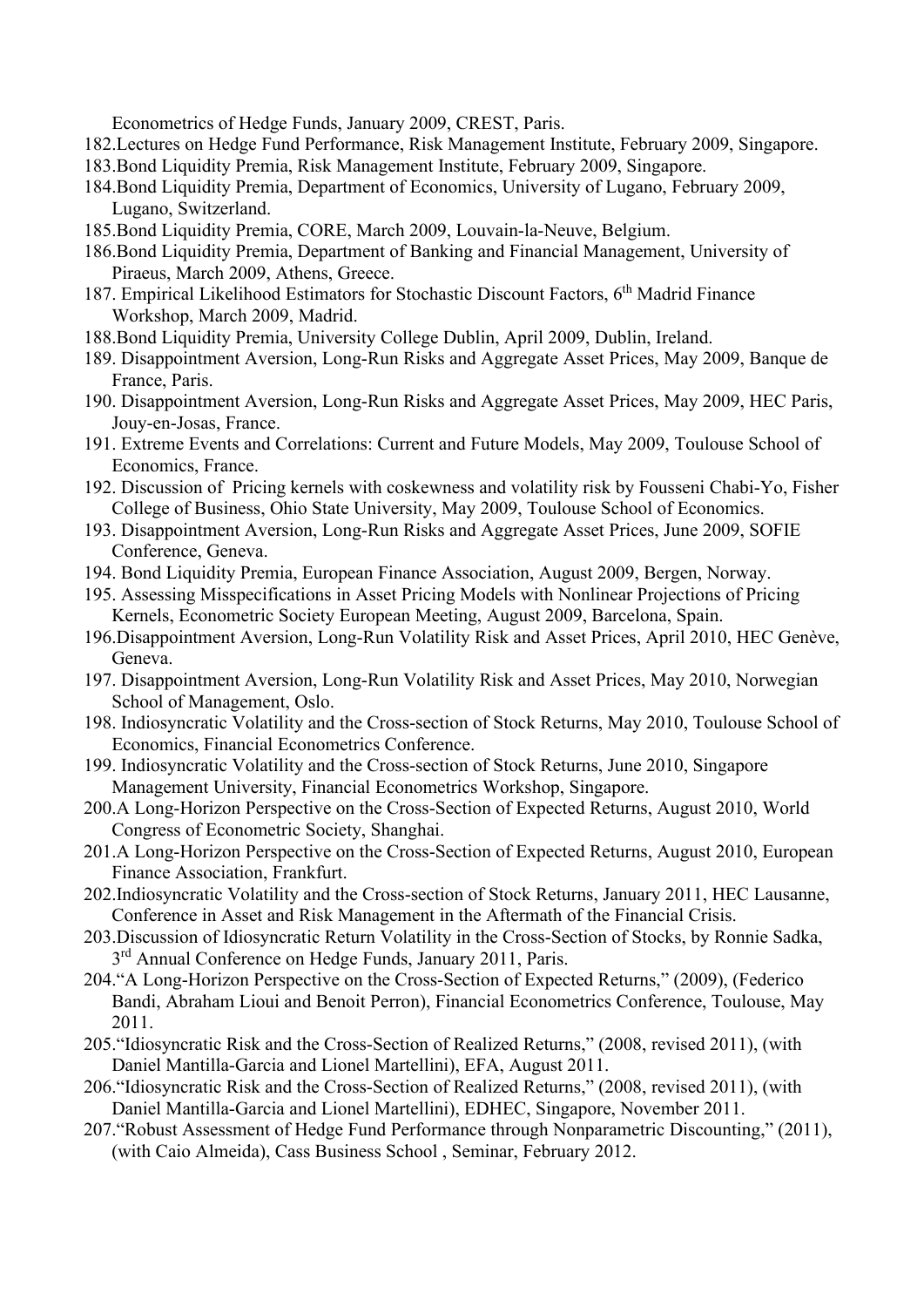- 208."Robust Economic Implications of Nonlinear Pricing Kernels," (2007), (with Caio Almeida), CREST (Paris), Seminar, February 2012.
- 209."Robust Assessment of Hedge Fund Performance through Nonparametric Discounting," (2011), (with Caio Almeida), Bank of Canada, Seminar, April 2012.
- 210. Discussion "Do Realized Skewness and Kurtosis Predict the Cross-Section of Equity Returns," (by Kris Jacobs), Financial Econometrics Conference, Toulouse School of Economics, May 2012.
- 211.Discussion "Consumption-Based Asset Pricing with Loss Aversion," (by Marianne Andries), Financial Econometrics Conference, Toulouse School of Economics, May 2012.
- 212. "Robust Assessment of Hedge Fund Performance through Nonparametric Discounting," (2011), (with Caio Almeida), Invited Lecture, SMU-ESSEC Conference, Singapore, June 2012.
- 213. "Robust Assessment of Hedge Fund Performance through Nonparametric Discounting," (2011), (with Caio Almeida), Invited Lecture, SOFIE Conference, Oxford, June 2012.
- 214."Robust Assessment of Hedge Fund Performance through Nonparametric Discounting," (2011), (with Caio Almeida), EDHEC Business School , Singapore, Seminar, August 2012.
- 215."The Long and the Short of the Risk-Return Trade-Off," (2012), (with Marco Bonomo, Nour Meddahi and Roméo Tédongap), Measuring Risk Conference, Bendheim Center for Finance, Princeton University, September 2012.
- 216."Aggregate Idiosyncratic Volatility and the Cross-Sectional Variance of Stock Returns," (2011), (with Caio Almeida), Economics Department, Indiana University, Seminar, September 2012.
- 217."Robust Assessment of Hedge Fund Performance through Nonparametric Discounting," (2011), (with Caio Almeida), Inquire UK Conference, Bath, September 2012.
- 218. Discussion "A Stochastic Discount Factor Approach to Asset Pricing Using Panel Data Asymptotics," (by Fabio Araujo and Joao Victor Issler), Asset Pricing and Portfolio Allocation in the Long Run, SOFIE Conference, Getulio Vargas Foundation, Rio de Janeiro, December 2012.
- 219. Discussion "Time Aggregation Effects on Estimating Asset pricing Models," (by Imen Ghatassi and Nour Meddahi), Asset Pricing and Portfolio Allocation in the Long Run, SOFIE Conference, Getulio Vargas Foundation, Rio de Janeiro, December 2012.
- 220. Discussion "The Role of hedge Funds in the Security Price Formation Process," (by C. Cao, W. Goetzman, B. Liang and Y. Chen), 5<sup>th</sup> Annual Research Hedge Fund Conference, Paris, January 2013.
- 221."Nonparametric hedge fund modeling and implications for hedge fund performance evaluation and asset allocation decisions," EDHEC-Princeton Conference "Academia Meet Practice", The Princeton Club of New York, April 2013.
- 222."New risk factors for equities? A perspective based on recent evidence from the US market," Cirano Conference, April 2013.
- 223."Funding Liquidity Risk and the Cross-Section of Stock Returns," Seminar at Paris Dauphine, April 2013.
- 224."Funding Liquidity Risk and the Cross-Section of Stock Returns," Seminar at Edhec Business School, Singapore, August 2013.
- 225."Funding Liquidity Risk and the Cross-Section of Stock Returns," American Finance Association, Philadelphia, January 2014.
- 226. Discussion "The Impact of Hedge Funds on Asset Markets," (by M. Kruttli, A. J. Patton and T. Ramadoraiy), 6th Annual Research Hedge Fund Conference, Paris, January 2014.
- 227. "The Long and the Short of the Risk-Return Trade-Off," (2012), (with Marco Bonomo, Nour Meddahi and Roméo Tédongap), Econometrics Knowledge Platform 3rd Annual Workshop, Liverpool University Management School, Liverpool, April 2014.
- 228. "Funding Liquidity Risk and the Cross-Section of Stock Returns," 6<sup>th</sup> Annual Conference of the Volatility Institute, New York University, New York, April 2014.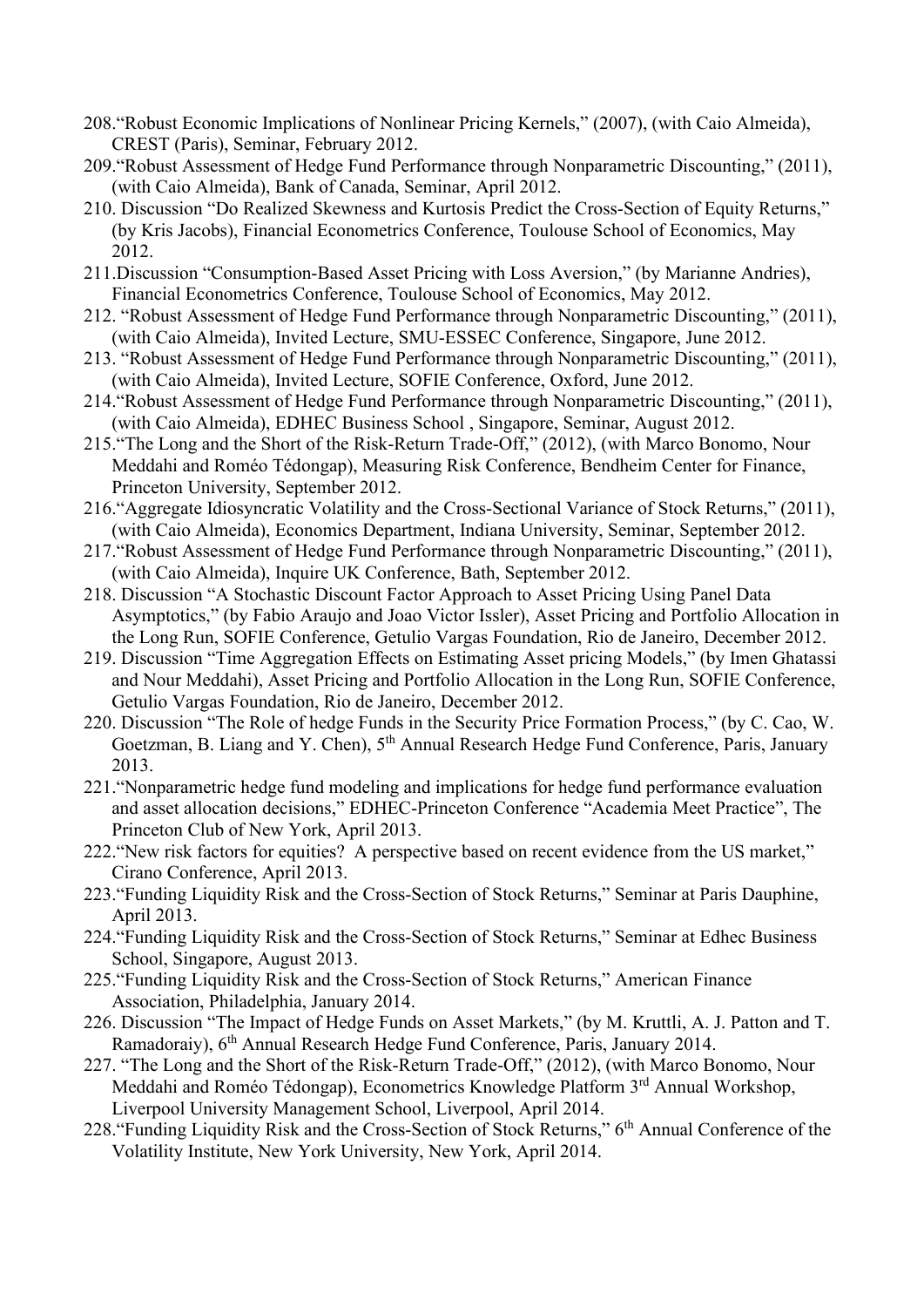- 229."The Long and the Short of the Risk-Return Trade-Off," (2012), (with Marco Bonomo, Nour Meddahi and Roméo Tédongap), SOFIE 7<sup>th</sup> Annual Conference, Rotman School of Business, University of Toronto, Toronto, June 2014.
- 230."The Long and the Short of the Risk-Return Trade-Off," (2012), (with Marco Bonomo, Nour Meddahi and Roméo Tédongap), Seminar, EDHEC Business School, Singapore, September 2014.
- 231."Funding Liquidity, Market Liquidity and the Cross-Section of Stock Returns," EDHEC-Princeton Conference "Academia Meet Practice", The Princeton Club of New York, April 2015.
- 232. "Funding Liquidity, Market Liquidity and the Cross-Section of Stock Returns," BISHoF Conference, BI Business School, Oslo, June 2015.
- 233. "Nonparametric Tail Risk, Stock Returns and the Macroeconomy," Conference in the Honor of Jean-Marie Dufour, CIREQ, Université de Montréal, May 2016.
- 234. "Nonparametric Tail Risk, Stock Returns and the Macroeconomy," 9<sup>th</sup> SOFIE Annual Meeting Conference, City University, Hong-Kong, Halbert White Jr. Memorial JFEC Invited Lecture, June 2016.
- 235. "Funding Liquidity, Market Liquidity and the Cross-Section of Stock Returns," 9<sup>th</sup> Annual Research Hedge Fund Conference, Paris, January 2017.
- 236.Discussion: Stochastic Volatility implies fourth-degree risk dominance: Applications to asset pricing, by Christian Gollier, Financial Econometrics Conference, Toulouse, May 2017.
- 237."A Macro-Finance Model of the Term Structure with Time-Varying Market Prices of Risk," Financial Econometrics Conference, Toulouse, May 2017.
- 238. "Limited participation in the joint behavior of asset prices and individual consumptions,"  $10<sup>th</sup>$ SOFIE Annual Meeting Conference, New York, June 2017.
- 239."Limited participation in the joint behavior of asset prices and individual consumptions," Conference in PUC Rio, Brazil, October 2017.
- 240."A Macro-Finance Model of the Term Structure with Time-Varying Market Prices of risk," 3rd International Workshop in Financial Econometrics, Porto Seguro, Brazil, October 2017.
- 241."Limited participation in the joint behavior of asset prices and individual consumptions," Canadian Econometric Study Group, York University, October 2017.
- 242. "Nonparametric Assessment of Hedge Fund Performance," 10<sup>th</sup> Annual Research Hedge Fund Conference, Paris, January 2018.
- 243."Nonparametric Assessment of Hedge Fund Performance," CIREQ Econometrics Conference, Montreal, April 2018.
- 244. "Nonparametric Assessment of Hedge Fund Performance," 11<sup>th</sup> SOFIE Annual Meeting Conference, Lugano, Italy, April 2018.
- 245."Extracting Stochastic Discount Factors from Data," 18th Encontro Brasileiro de Finanças, Invited lecture, Sao Paulo, Brazil, July 2018.
- 246.Nonparametric Assessment of Hedge Fund performance, Norhern Fianance Association, September 2018, Charlevoix.
- 247.Searching for Nonlinear Stochastic Discount Factors among Characteristics and Factors, séminaire, Toulouse School of Economics, November 2018, Toulouse.
- 248.Discussion: Shorting in Broad Daylight: Short Sales and Venue Choice, 11th Annual Hedge Fund Research Conference, January 2019, Paris.
- 249.Nonparametric Assessment of Hedge Fund performance, ESSEC Business School, Séminaire, March 2019, Cergy-Pontoise.
- 250.Nonlinear Stochastic Discount factors in large Cross-sections, 6th Empirical Finance Workshop, ESSEC Business School, March 2019, Cergy-Pontoise.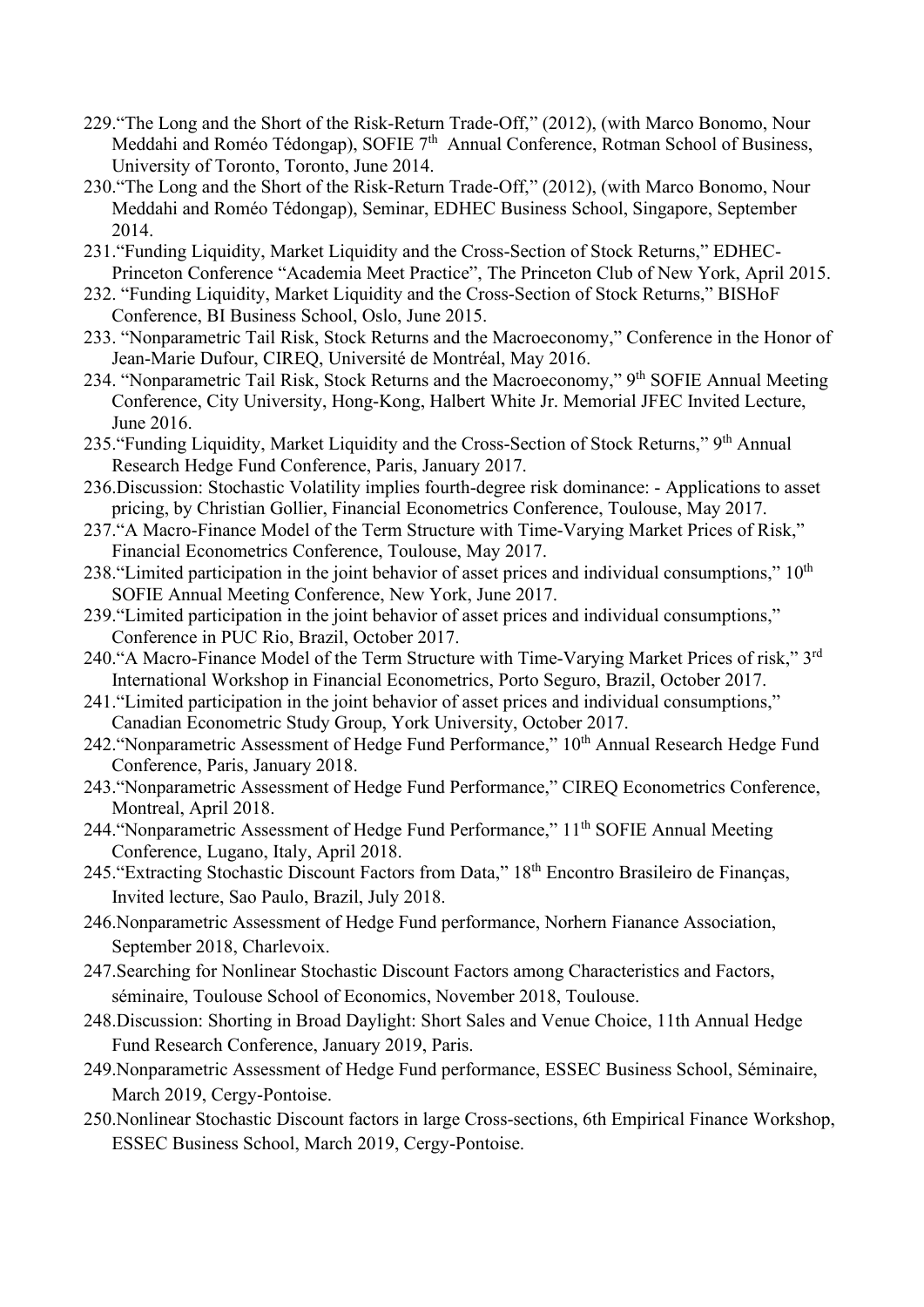- 251.Machine Learning Methods and Applications in Finance, Workshop, 5th Western conference on Financial Econometrics and Risk Management, April 2019, Western University, London, Ontario.
- 252.Nonlinear Stochastic Discount factors in large Cross-sections, 5th Western conference on Financial Econometrics and Risk Management, April 2019, Western University, London, Ontario.
- 253.Intermediary Leverage Shocks and Funding Conditions, December 2021, Eurofidai and Essec Conference, Paris (online).
- 254.Intermediary Leverage Shocks and Funding Conditions, January 2021, SOFIE Seminar Series (online).

### **Editorial Positions**

- Editor, Journal of Financial Econometrics, Oxford University Press, Nov. 2000-June 2012.
- Editor, Annals Issue of the Journal of Econometrics, 1998
- Associate Editor, L'Actualité Économique, May 1996-May 1999
- Associate Editor, Canadian Journal of Economics, June 1998-2001
- Associate Editor, Studies in Nonlinear Dynamics and Econometrics, Oct. 2000-Present

## **Referee Positions**

#### **1. Refereeing for Journals**

American Economic Review, Canadian Journal of Economics, Econometrica, Econometric Reviews, Economic Journal, Empirical Economics, International Economic Review, Journal of Applied Econometrics, Journal of Business and Economic Statistics, Journal of Econometrics, Journal of Economics and Business, Journal of Empirical Finance, Journal of Finance, Journal of Financial and Quantitative Analysis, Journal of Forecasting, Journal of International Money and Finance, Journal of Money, Credit and Banking, Journal of Political Economy, L'Actualité Économique, Management Science, Revue Finance, Review of Economic Studies, Review of Economics and Statistics, Review of Financial Studies.

#### **2. Refereeing for Research Grant Agencies**

FCAR, NSF, NSERC, SSHRC, ANR.

# **ACADEMIC COMMITTEES**

Member of the Research Management Committee, MITACS (Mathematics of Information Technology and Complex Systems), NSERC Centre of Excellence, January 1999-2003

Program Director, Master's in Mathematical and Computational Finance, Université de Montréal, 1999-2003

Theme Leader, Finance and Trading Sector, MITACS (Mathematics of Information Technology and Complex Systems), NSERC Centre of Excellence, January 1999-2003

Executive Committee, Canadian Econometric Study Group, September 1996-2001

Board of Directors, Société Canadienne de Science Économique, January 1998-2001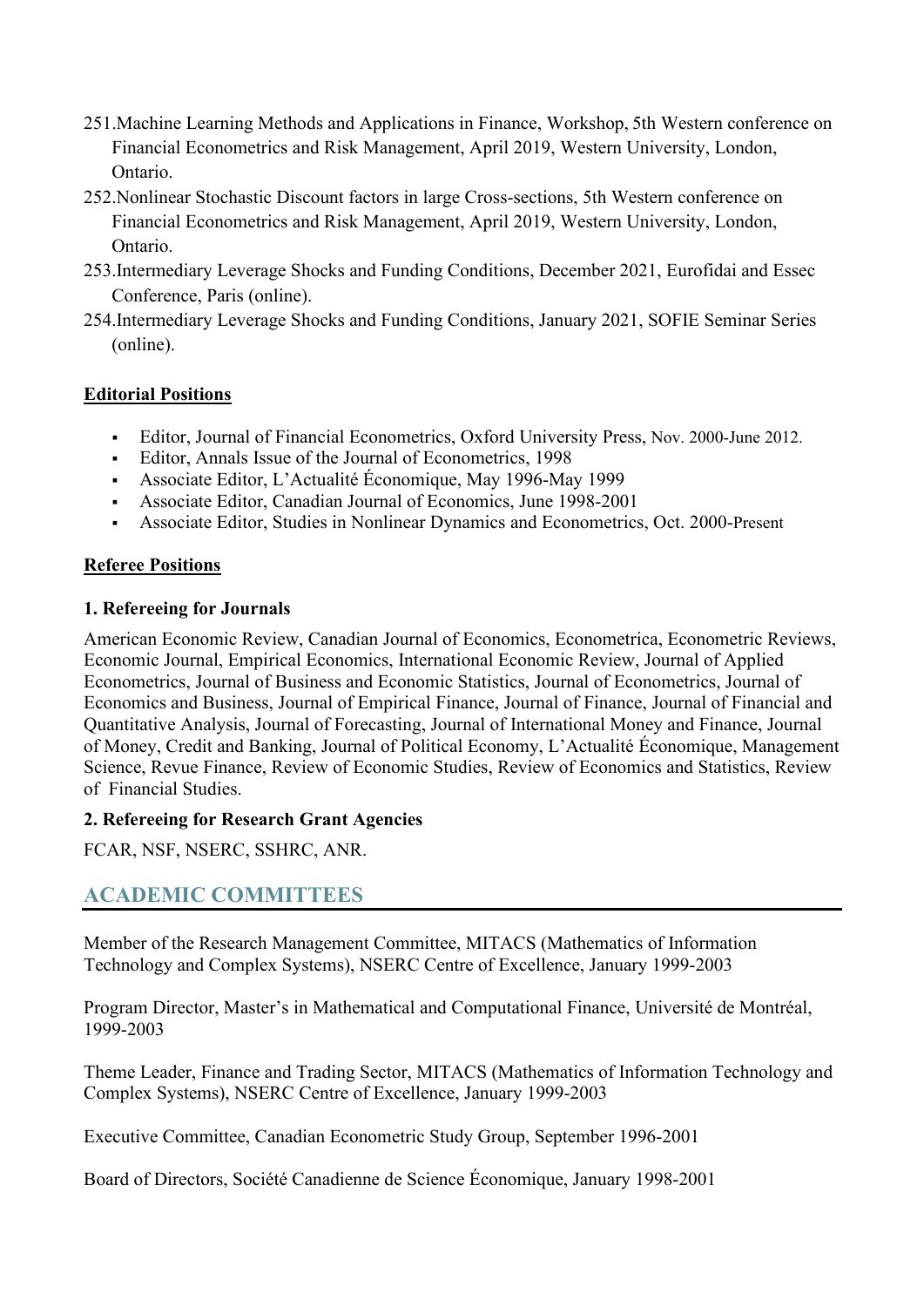SSHRC Doctoral Fellowship Pre-selection Committee, January 1996-1998

SSHRC Doctoral Fellowship Review Committee, April 1998

Marcel Faribault Fellowship Review Committee, Université de Montréal, 1997-2002

#### **Research Affiliations**

- Fellow, CIRANO (Centre interuniversitaire de recherche en analyse des organisations)
- Research Fellow, CIREQ (Centre interuniversitaire de recherche en économie quantitative)

### **Ph.D. Dissertations Advised**

- 1. Kitchian, Maral : "Relations between Foreign Exchange Markets and Financial Markets", PhD Dissertation (Economics, Université de Montréal, December 1998), Senior Researcher at the Bank of Canada.
- 2. Rindisbacher, Marcel: "Essays on Differential Information in Financial Markets", PhD Dissertation (Economics, Université de Montréal, June 2000), Professor, Boston University School of Management.
- 3. Luger, Richard: "Asymmetries in Macroeconomic and Financial Relationships, PhD Dissertation (Economics, Université de Montréal, June 2001, co-directed with Jean-Marie Dufour), Assiociate Professor, Georgia State University , Atlanta.
- 4. Semenov, Andrei: "Incomplete Markets, Habit Formation and Asset Pricing", PhD Dissertation (Economics, Université de Montréal, 2004, co-directed with Eric Renault), Assistant Professor, York University, Toronto.
- 5. Chabi-Yo, Fousseni Damien: "Variables d'état, facteurs d'actualisation stochastique et évaluation dans des modèles d'arbres", PhD Dissertation (Economics, Université de Montréal, 2004, co-directed with Eric Renault), Assistant Professor, Fisher College of Business, Ohio State University.
- 6. Tsafack Kemassong, Georges: "Nonlinear Dependence Modeling, Risk Management and Portfolio Choice", PhD Dissertation (Economics, Université de Montréal, co-directed with Eric Renault), Assistant Professor, Suffolk University, Boston.
- 7. Felx, Christian, "Dynamique des rendements et gestion de la dette publique", PhD Dissertation (Economics, Université de Montréal, in progress, co-directed with Benoît Perron), Senior Researcher, Caisse de dépôt et de placement du Québec.
- 8. Tchana Tchana, Fulbert, "Essays in Economic Growth and Financial Markets ", PhD Dissertation (Economics, Université de Montréal, co-directed with Rui Castro), Assistant Professor, University of Cape Town, South Africa; Quebec Ministry of Finance.
- 9. Akaffou, Isabelle, "Liquidité, Stratégies des acteurs et Contagion sur les marchés financiers", PhD Dissertation (Economics, Université de Montréal, in progress, co-directed with Michel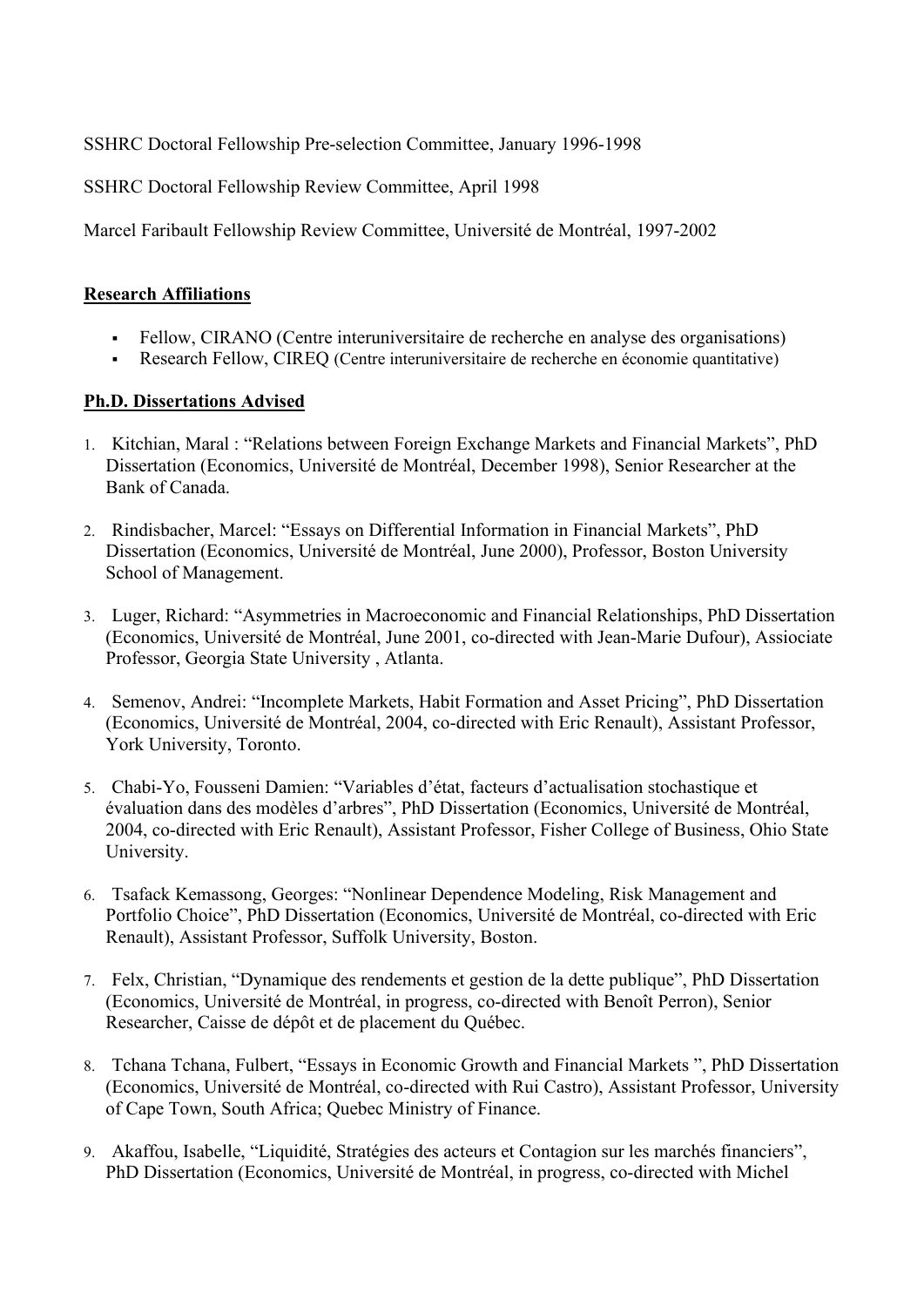Poitevin).

- 10. Tedongap Nguefack, Roméo Raymond, "Time-Varying Consumption Volatility, Long Run Risk and Cross-sectional Expected Returns," (Economics, Université de Montréal, 2008, co-directed with Nour Meddahi), Professor, ESSEC Business School.
- 11. Fontaine, Jean-Sébastien, "Term Structure of Interest Rates, Risk Premia and the Macroeconomy," (Economics, Université de Montréal, 2009), Senior Research Advisor, Bank of Canada.
- 12. Feunou, Bruno, "Affine and Generalized Affine Models," (Economics, Université de Montréal, 2009, co-directed with Nour Meddahi), Research Advisor, Bank of Canada.
- 13. Ozik, Gideon, , ": Essays in Hedge Funds," Ph. D. in Finance, EDHEC Business School, 2012, Managing Partner, MKT MediaStats,Cambridge, Massachusetts, United States.
- 14. Mantilla Garcia, Daniel, , ": Essays in Idiosyncratic Risk and Return Predictability," Ph. D. in Finance, EDHEC Business School, 2012, Assistant Professor at Universidad de Los Andes, Bogota, Columbia
- 15. Foo, Chiah Shiung, "Two Essays on Volatility Transmission and Default Prediction for Individual Firms," Ph. D. in Finance, EDHEC Business School, 2012, Chief Risk Officer, Sandstone Capital.
- 16. Campani, Carlos Heitor, "Essays in Asset Allocation with Recursive Utility and Regimes in Asset Returns," Ph. D. in Finance, EDHEC Business School, 2013, Professor, Coppead, UFRJ..
- 17. Neo, Teng-Hwee, "Volatility and dependence transmission in Asian equity and bond markets," Ph. D. in Finance, EDHEC Business School, 2013.
- 18. Jakob von Ganske, "Forecasting Equity Returns and Volatility with Regime-Switching Partial Least Squares," Ph. D. in Finance, EDHEC Business School, 2016, Head of Quantitative Investment Solutions & Member of Extended Management Board, Deutsche Oppenheim Family Office AG.
- 19. Douglas Chau, "Portfolio Allocation and Testing in Markov Switching Models," Ph. D. in Finance, EDHEC Business School, 2016, . CRO & Head of Research at University of Toronto Asset Management, Toronto.
- 20. Nicola Piazzalunga, "Interconnectedness with Time-Varying Volatility," Ph. D. in Finance, EDHEC Business School, 2016.
- 21. Eric Marius Pondi, Essays in Empirical Asset Pricing, Université de Montréal, 2018, International Monetary Fund.
- 22. Magnim Farouh, Université de Montréal, Essays in Empirical Finance, Université de Montréal, September 2020, Senior Consultant, Ernst and Young, Montréal.
- 23. Stéphane N'dri, Université de Montréal, ongoing since June 2018.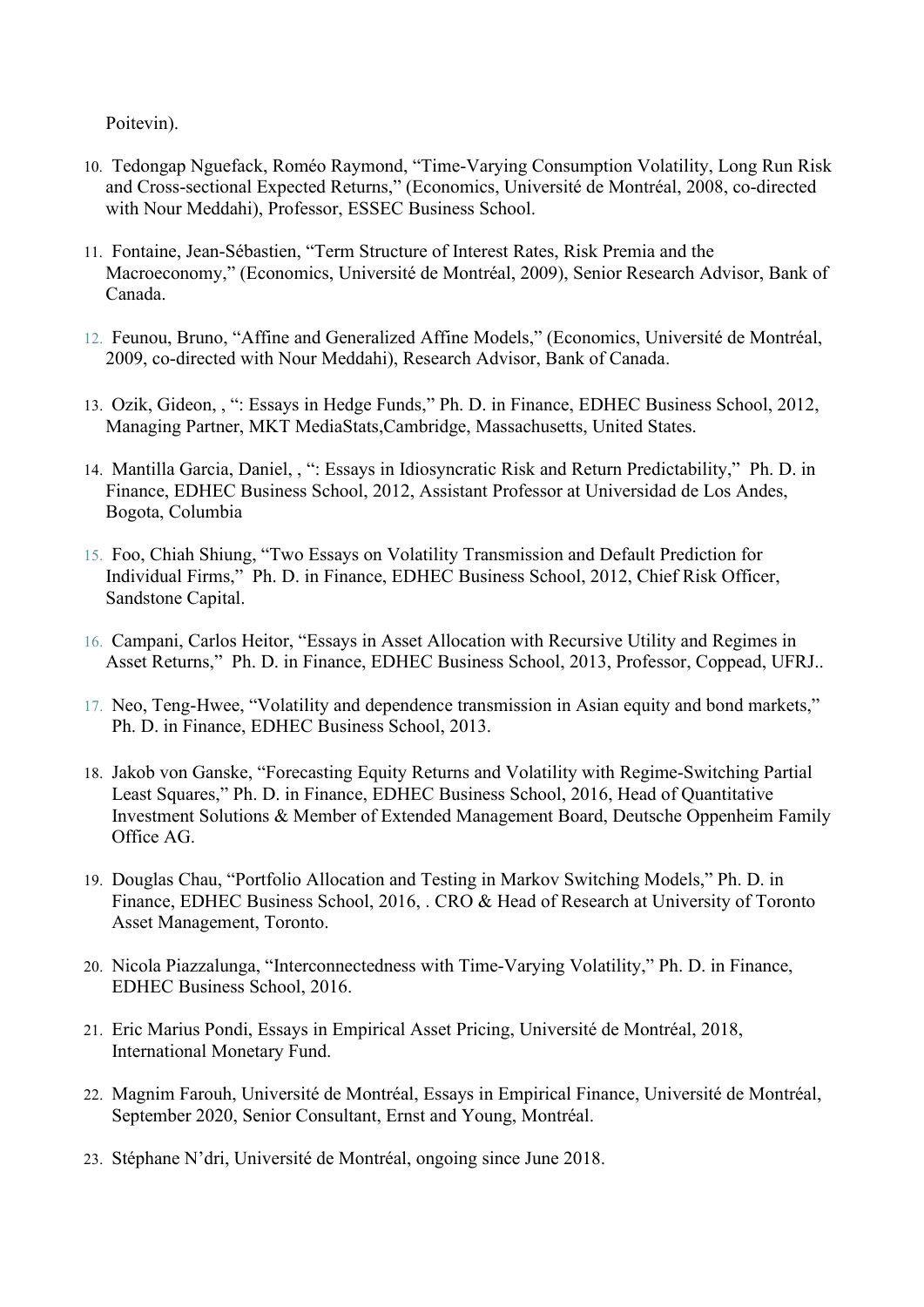# **PROFESSIONAL ASSOCIATIONS**

- American Economic Association
- American Finance Association
- **Exercise Society Figure**
- European Economic Association
- Society of Financial Econometrics (Member of Council)
- F

# **HONORS**

Ross Best Paper Award 2006, Disentangling Risk Aversion and Intertemporal Substitution through a Reference Level, Finance Research Letters, Volume 3, Issue 3, 181-193.

Research Fellowship, Bank of Canada, 2004-2009

Hydro-Québec Chair in Integrated Risk Management and Financial Mathematics, 2002-2006

Research Award, Institute for Quantitative Research in Finance (Q group), for a project "What are assets under management worth to managers?", 2002

Richard Stone Prize in Applied Econometrics 1996, (Biyearly Prize for the best paper in the last two years in the Journal of Applied Econometrics), Can a Well-Fitted Equilibrium Asset Pricing Model Produce Mean Reversion?, (with M. Bonomo), *Journal of Applied Econometrics,* 9, 19-29 (1994)

Fellowship, Princeton University, September 1989 to June 1991

Social Sciences and Humanities Research Council of Canada Doctoral Fellowship, September 1987 to June 1989

Fonds FCAR pour l'aide et le soutien à la recherche, Doctoral Fellowship, 1987

## **Research Grants**

Social Sciences and Humanities Research Council of Canada, Grant of \$10,000 for the 1999 Canadian Econometric Study Group Meeting , Econometric Methods and Financial Markets. Natural Sciences and Engineering Research Council of Canada (NSERC), Networks of Centres of Excellence, Mathematics of Information Technology and Complex Systems, 1999-2004, \$14 ,000,000 (our team \$140,000 yearly); 2005-2007: \$150,000 yearly.

Natural Sciences and Engineering Research Council of Canada (NSERC), Network on Computing and Mathematical Modeling, 1997-2001, \$3,000,000 (our team \$90,000 yearly).

Canadian International Development Agency (CIDA), PARADI Program, 1992-1997, \$190,000. Social Sciences and Humanities Research Council of Canada: Team, 1992-1997, \$500,000, 1996- 1999, \$45,000; individual: 1995-1998, \$42,000; 1998-2001, \$40,500; 2001-2004, \$48,300; 2004- 2007, \$81,200.